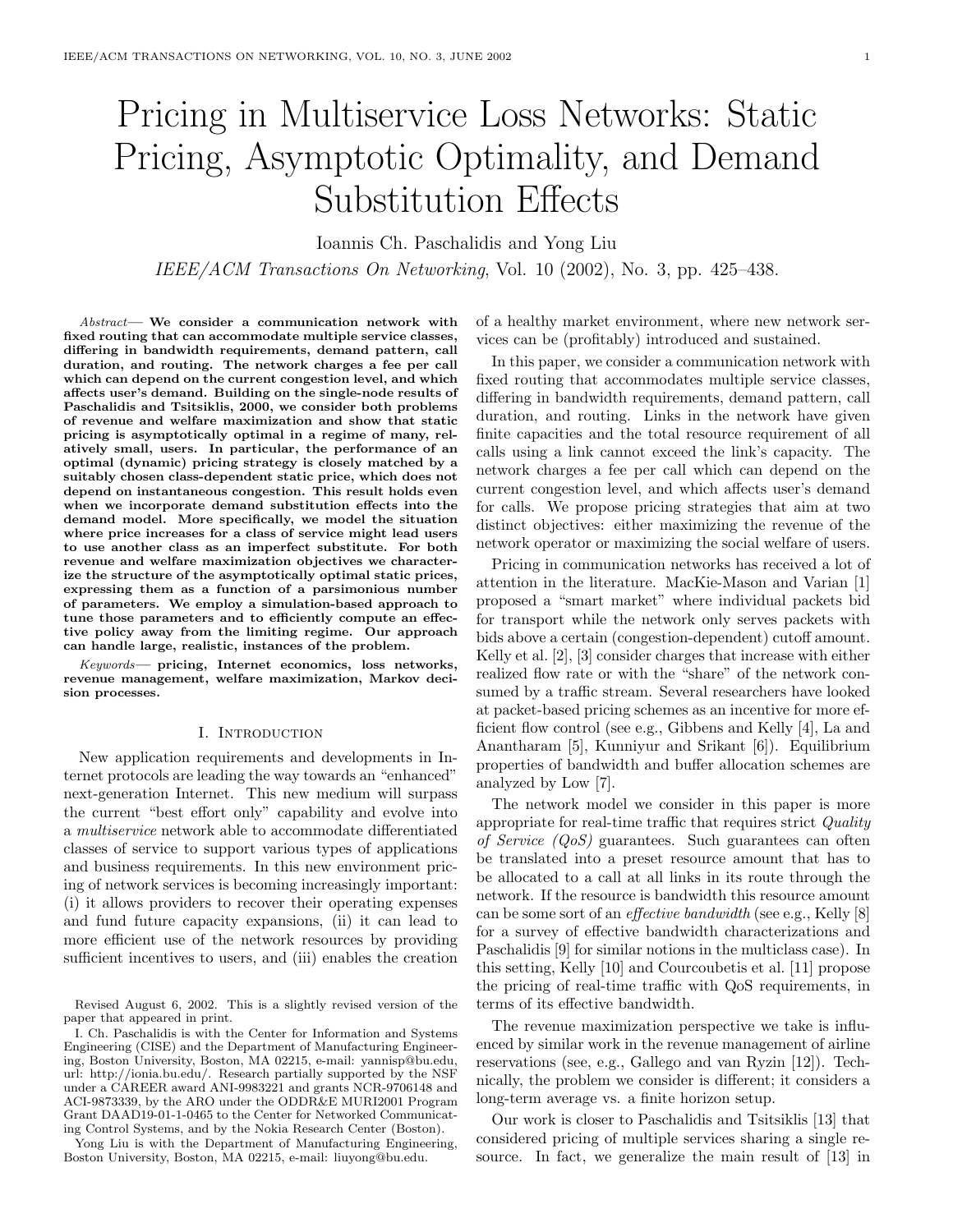several directions:

• A Network Setting. The network model we consider is what Kelly [14] calls a loss network with fixed routing (see also Ross [15]). We show that in a limiting regime of "many small users," laws of large numbers take effect and a simple static pricing scheme is asymptotically optimal. That is, under stationarity assumptions, prices can be class-dependent but remain fixed; it is not necessary to employ a dynamic scheme according to which prices depend on the congestion level. If demand is nonstationary and characterized by time-of-day effects, which is widely agreed to be the case, the proposed pricing scheme leads to time-of-day pricing. The "many small users" regime we consider is appropriate for large networks such as the Internet where (backbone) capacities are large and individual sessions occupy a small fraction of those capacities.

• Rate of convergence. We characterize the rate at which a static pricing policy converges to the optimal in the regime of many small users. This allows us to obtain bounds on the suboptimality gap of static pricing away from the limiting regime. We provide examples where such bounds are useful in quickly assessing efficiency gains achieved by appropriately scaling the system.

• Demand substitution effects. We extend the basic demand model of [13] to cover the case where users might decide to use another class as an imperfect substitute, when they perceive their desired class to be expensive. For this model as well, we show that static pricing is asymptotically optimal in the regime of many small users. To that end, we rely on asymptotic results for blocking probabilities from [14]. Our modeling of demand substitution effects is in fact similar to the single-link model of Courcoubetis and Reiman [16]; our work can be seen as a generalizing theirs in a network setting.

A static pricing scheme, such as the one we propose, has obvious implementation advantages: charges are predictable by users, evolve in a slower time-scale than congestion phenomena, and no elaborate real-time mechanism is needed to communicate prices to the users. Moreover, as we will see, prices can be computed in large scale systems, which is not the case with the optimal dynamic pricing scheme. To that end, from our asymptotic optimality results we first identify an insightful, asymptotically optimal, structure of static prices under both revenue and welfare maximization objectives. According to this structure prices depend on a parsimonious number of parameters. We then employ a simulation-based optimization technique to tune those parameters. We report results from a number of numerical experiments, including, a large scale one, indicating that this approach yields near-optimal policies.

The network model we propose is general enough to accommodate several situations of practical interest. It can be seen as modeling the pricing of bandwidth by a network provider who offers a menu of services to users. Users can in fact also be smaller "retail" providers, in which case calls can be seen as virtual circuits leased from the backbone provider. The model can also be seen as pricing the use of Web or other servers by an application service provider: a "call" is associated with a transaction that requires coop-

eration from a series of servers, thus, it ties up a fraction of their capacities until it is completed.

The remainder of this paper is organized as follows. In Section II we introduce the basic model and formulate both problems of revenue and welfare maximization. We consider the optimal dynamic policy and some of its properties in Section III. A static pricing policy is introduced in Section IV. In Section VI we prove the asymptotic optimality of static prices in the regime of many small users. The proof is based on an upper bound on optimal performance we develop in Section V and allows us to obtain performance guarantees on the suboptimality gap of static pricing policies. Section VII contains the treatment of a more general demand model that incorporates demand substitution effects. Section VIII discusses the computation of static policies in large scale networks. Numerical results are presented in Section IX and conclusions are in Section X.

#### II. THE NETWORK MODEL

In this section we will introduce the model of the multiservice network we wish to study. We consider a network with L links. The capacity of each link j is  $C_i$ units of bandwidth for  $j = 1, \ldots, L$ . We will write  $C =$  $(C_1, \ldots, C_L)$ . On a notational remark, we will be denoting all vectors using boldface and assume that they are column vectors unless otherwise explicitly specified. For economy of space, we will be writing  $\mathbf{x} = (x_1, \ldots, x_m)$  to identify the elements of a vector  $\mathbf{x} \in \mathbb{R}^m$ . The network provides M classes of service. Each service class is distinguished by its demand pattern, bandwidth requirement, call duration, and routing through the network. Classes have a fixed route through the network. In particular, class  $i$  requires  $r_{ji}$  units of bandwidth from link j, for  $i = 1, \ldots, M$ and  $j = 1, \ldots, L$ . The routing matrix will be denoted by  $\mathbf{R} = \{r_{ji}\}\text{, i.e., an } L \times M \text{ matrix with the } (j,i) \text{ element}$ being equal to  $r_{ji}$ . The route of class i is characterized by the sequence of links  $j_{i_1}, j_{i_2}, \ldots, j_{i_l}$  it traverses; we will denote it by

$$
\mathcal{R}_{i} = \{ (j_{i_1}, j_{i_2}, \dots, j_{i_l}) \mid 1 \leq j_{i_1}, \dots, j_{i_l} \leq L, \nr_{j_{i_k}} > 0, k = 1, \dots, l \}, \quad i = 1, \dots, M.
$$

We will write  $j \in \mathcal{R}_i$  if link j is any link in the sequence  $(j_{i_1}, j_{i_2}, \ldots, j_{i_l})$ . To exclude trivial cases, we will be assuming that  $\mathcal{R}_i \neq \emptyset$  for each class i. For all other links j that are not in route  $\mathcal{R}_i$  it is understood that  $r_{ji} = 0$ .

We assume that calls of class  $i = 1, \ldots, M$  arrive according to a Poisson process and stay in the system for a time interval which is exponentially distributed with rate  $\mu_i$ . Let  $\mu = (\mu_1, \ldots, \mu_M)$ . The network charges a fee  $u_i$ per call of class i, which can depend on the current congestion level and which affects user's demand for calls. We will assume that the arrival rate of class i calls is a known function of  $u_i$ , which will be referred to as *demand function* and denoted by  $\lambda_i(u_i)$ . We will write  $\mathbf{u} = (u_1, \dots, u_M)$ and  $\mathbf{\lambda}(\mathbf{u}) = (\lambda_1(u_1), \dots, \lambda_M(u_M))$ . We will be making the following assumption for demand functions.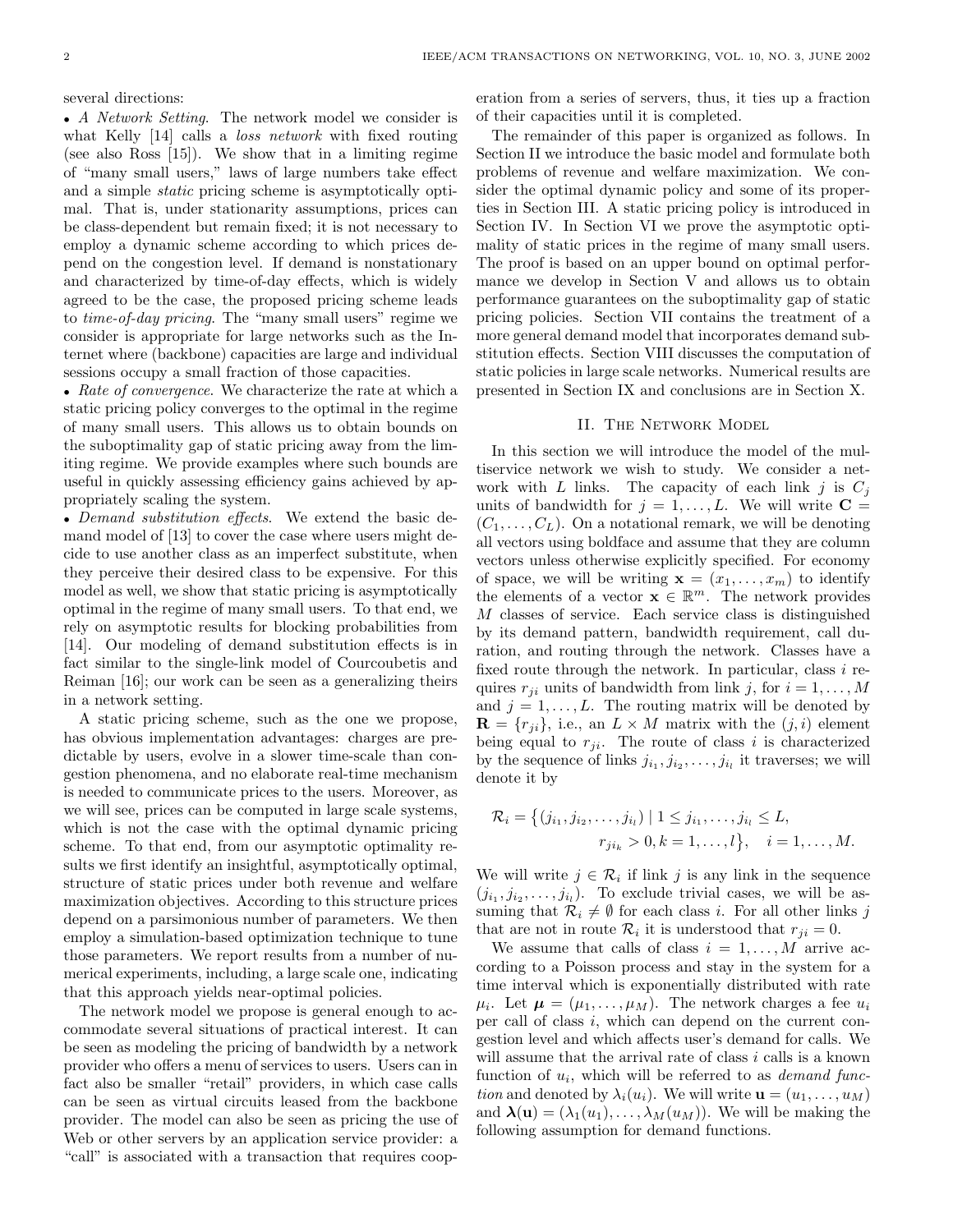#### Assumption A

For every  $i = 1, ..., M$ ,  $\lambda_i(u_i) \geq 0$ , and there exists a price  $u_{i,\text{max}}$  beyond which  $\lambda_i(u_i)$  becomes zero. Furthermore, the function  $\lambda_i(u_i)$  is continuous and strictly decreasing in the range  $u_i \in [0, u_{i, \text{max}}]$ .

Hence, the demand is at its peak when prices are zero. We will use  $\lambda_0 = (\lambda_{0,1}, \ldots, \lambda_{0,M}) \triangleq \lambda(0)$  to denote the peak demand vector, where  $\boldsymbol{0}$  is the vector of all zeroes.

Let  $n_i(t)$  be the number of class i calls that are in progress at time  $t$ . We will make the convention that  $n_i(t)$  is a right-continuous function of time. We will denote by  $\mathbf{n}(t) = (n_1(t), \ldots, n_M(t))$  the state of the system at time  $t$ . An incoming class  $i$  call is accepted if all the links along its route have enough available bandwidth, that is, if  $\mathbf{R}(\mathbf{n}(t) + \mathbf{e}_i) \leq \mathbf{C}$ , where  $\mathbf{e}_i$  is the *i*th unit vector, namely, a vector with all its components zero except the ith component which is equal to one. If this latter condition is violated, an incoming call is rejected and lost for the system. Let  $S = \{n \mid Rn \leq C\}$  denote the state space for the system, i.e., the set of states at which capacity constraints are satisfied.

A pricing policy is a rule that determines the pricing vector  $\mathbf{u}(t) = (u_1(t), \dots, u_M(t))$  at any time t as a function of the state  $\mathbf{n}(t)$ . Under the assumptions put in place, for any given pricing policy the system evolves as a continuoustime Markov chain with state  $n(t) \in S$ . As in [13] we are interested in pricing policies for two distinct objectives: revenue maximization and social welfare maximization.

#### A. The Revenue Maximization Problem

Let us fix a pricing policy  $\mathbf{u}(t)$ . Assuming that there is enough bandwidth to accept a class  $i$  call, the instantaneous expected revenue rate from those calls is  $\lambda_i(u_i(t))u_i(t)$ , since class i arrivals are Poisson with rate  $\lambda_i(u_i(t))$ . If there is not sufficient bandwidth to accept class i calls we can, without loss of generality, set  $u_i(t) = u_{i,\text{max}}$ and bring the instantaneous expected revenue rate to zero. Thus, the total expected long-term average revenue is

$$
J = \lim_{T \to \infty} \frac{1}{T} \sum_{i=1}^{M} \mathbf{E} \left[ \int_{0}^{T} \lambda_{i}(u_{i}(t)) u_{i}(t) dt \right]
$$

$$
= \lim_{T \to \infty} \frac{1}{T} \mathbf{E} \left[ \int_{0}^{T} \lambda(\mathbf{u}(t))' \mathbf{u}(t) dt \right]. \tag{1}
$$

#### B. The Welfare Maximization Problem

To formulate the welfare maximization problem, we will interpret the demand model as follows. Potential calls of class i are generated according to a Poisson process with constant rate  $\lambda_{0,i}$ , which is the peak arrival rate of class i introduced earlier. A potential class i call, if it goes through, results in a user utility of  $U_i$ , where  $U_i$  is a nonnegative random variable taking values in  $[0, u_{i, \text{max}}]$ . Let  $f_i(u_i)$  be the continuous probability density function of  $U_i$ . We assume that a potential class  $i$  call decides to join the system if and only if the utility it will extract,  $U_i$ , exceeds the prevailing price  $u_i$ . This implies that class i calls are

realized according to a randomly modulated Poisson process with rate  $\lambda_i(u_i(t)) = \lambda_{0,i} \mathbf{P}[U_i \geq u_i(t)]$ . Furthermore, the expected utility, conditioned on the fact that a call has been established, is equal to  $\mathbf{E}[U_i | U_i \geq u_i]$  under a current price of  $u_i$ . Hence, the expected long-term average rate at which utility is generated is given by

$$
\lim_{T \to \infty} \frac{1}{T} \sum_{i=1}^{M} \mathbf{E} \left[ \int_{0}^{T} \lambda_{i}(u_{i}(t)) \mathbf{E}[U_{i} | U_{i} \geq u_{i}(t)] dt \right].
$$
 (2)

This is an objective of exactly the same form as in the case of revenue maximization, except that the instantaneous revenue rate  $\lambda_i(u_i)u_i$  of class i is replaced by  $\lambda_i(u_i) \mathbf{E}[U_i \mid U_i \geq u_i(t)]$ . Thus, the two problems can be treated using the same set of tools. According to the utility assumptions put in place we have:

$$
\lambda_i(u_i) = \lambda_{0,i} \int_{u_i}^{u_{i,\max}} f_i(v) dv,
$$
\n(3)

and

$$
\lambda_i(u_i)\mathbf{E}[U_i \mid U_i \ge u_i] = \lambda_{0,i} \int_{u_i}^{u_{i,\max}} v f_i(v) dv.
$$
 (4)

#### III. Optimal Dynamic Policy

We will start the analysis by considering optimal (dynamic) pricing policies. Under both objectives of revenue and welfare maximization the problem can be formulated using stochastic dynamic programming (DP). We first consider revenue maximization.

The state of the system  $\mathbf{n}(t)$  evolves as a continuous-time Markov chain and its total transition rate out of any state is bounded by

$$
\nu = \sum_{i=1}^{M} \left( \lambda_{0,i} + \mu_i \max_{j \in \mathcal{R}_i} \left\lceil \frac{C_j}{r_{ji}} \right\rceil \right).
$$

The Markov chain can be uniformized, leading to a Bellman equation of the form

$$
J^* + h(\mathbf{n}) = \max_{\mathbf{u} \in \mathcal{U}} \left[ \sum_{i \notin \mathcal{C}(\mathbf{n})} \lambda_i(u_i) u_i + \sum_{i \notin \mathcal{C}(\mathbf{n})} \frac{\lambda_i(u_i)}{\nu} h(\mathbf{n} + \mathbf{e}_i) + \sum_{i=1}^M \frac{n_i \mu_i}{\nu} h(\mathbf{n} - \mathbf{e}_i) + \left( 1 - \sum_{i \notin \mathcal{C}(\mathbf{n})} \frac{\lambda_i(u_i)}{\nu} - \sum_{i=1}^M \frac{n_i \mu_i}{\nu} \right) h(\mathbf{n}) \right], \quad (5)
$$

where  $\mathcal{U} = {\mathbf{u} \mid 0 \leq u_i \leq u_{i,\text{max}}, \forall i}$  is the set of possible price vectors and  $\mathcal{C}(\mathbf{n}) = \{i \mid \mathbf{R}(\mathbf{n} + \mathbf{e}_i) \not\leq \mathbf{C}\}\$ is the set of classes whose calls cannot be admitted in state n. Here,  $J^*$  and  $h(\mathbf{n})$  denote the optimal expected revenue rate and the so called relative reward in state n (see Bertsekas [17]). This DP formulation is in fact almost identical to the one in [13], the only difference being the definition of  $\mathcal{C}(\mathbf{n})$  which has been extended to the network setting. It has been ar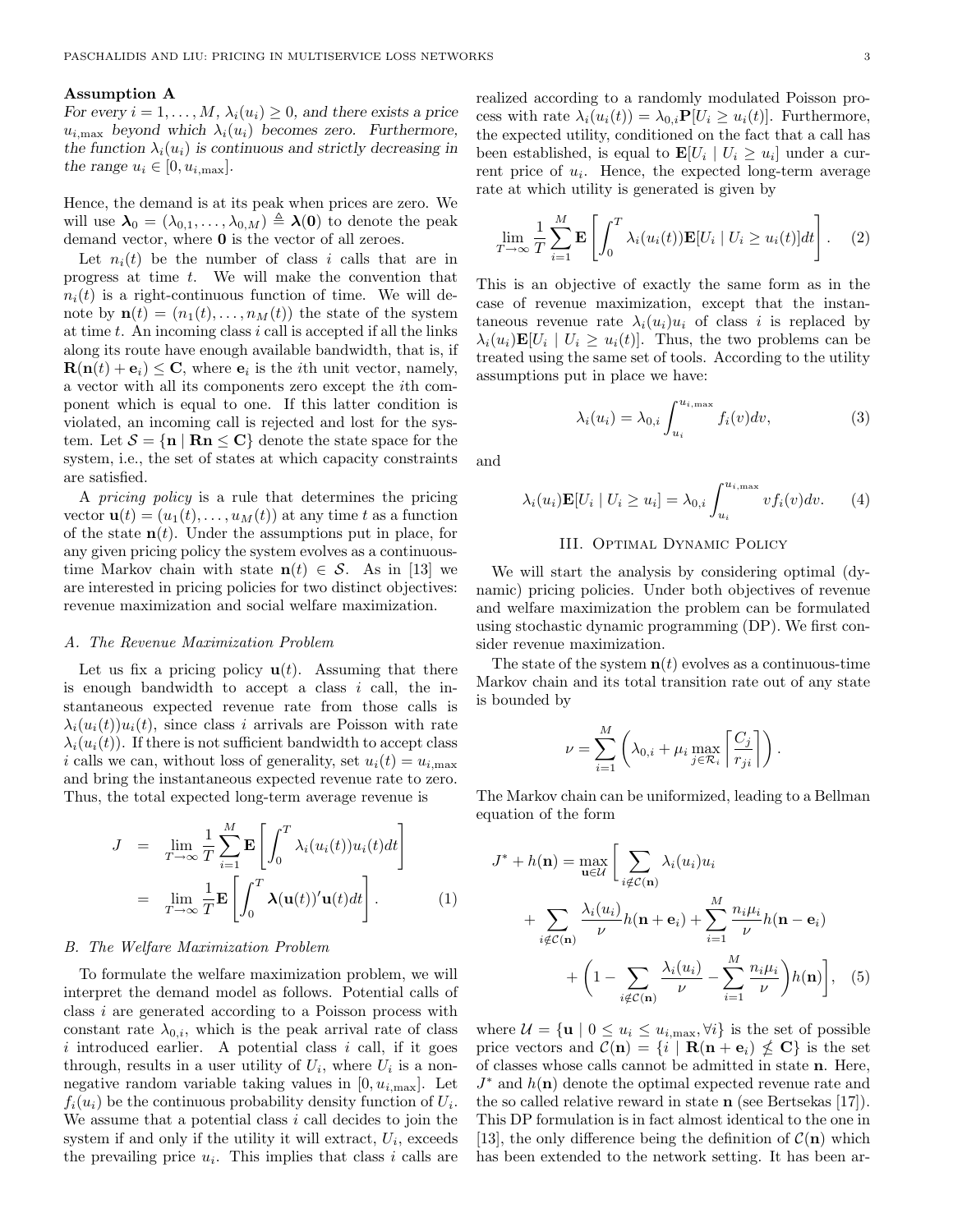gued there that the standard infinite-horizon average-cost dynamic programming theory applies (see [17]), thus, there exists a stationary policy which is optimal. We will use  $\mathbf{u}^*(\mathbf{n})$  to denote an optimal policy to explicitly indicate its dependence on the state of the system. Such a policy can be found by solving Bellman's equation using standard DP algorithms. However, Bellman's "curse of dimensionality" prohibits us from solving realistic instances of the problem. Consequently, we are interested in exploring simpler, yet not too far from the optimal, alternatives. Before we proceed with this agenda we state some properties of the optimal policy. These properties are simple extensions of the results in [13] for the single-link system, thus, we omit the proofs.

**Theorem 1** 1. (Monotonicity of  $h(n)$ ) For all i and all  $\mathbf{n}$  such that  $\mathbf{R}(\mathbf{n}+\mathbf{e}_i) \leq \mathbf{C}$ , we have  $h(\mathbf{n}) \geq h(\mathbf{n}+\mathbf{e}_i)$ , where  $e_i$  denotes the ith unit vector.

2. (The infinite bandwidth case) If there are no capacity constraints on all links in the network (i.e.,  $C_i = \infty$ ,  $\forall j$ ), the optimal revenue is given by

$$
J_{\infty} = \max_{\mathbf{u} \in \mathcal{U}} \sum_{i=1}^{M} \lambda_i(u_i) u_i,
$$

and the optimal price vector is some constant  $\mathbf{u}_{\infty}$  that does not depend on the state **n**. Furthermore, we have  $J^* \leq J_{\infty}$ . 3. There exists an optimal policy  $\mathbf{u}^*$  such that for every state **n**, we have  $\mathbf{u}^*(\mathbf{n}) \geq \mathbf{u}_{\infty}$ .

The case of welfare maximization, can be treated similarly. Bellman's equation remains the same, except that the reward rate  $\lambda(\mathbf{u})' \mathbf{u}$  is replaced by  $\sum_i \lambda_i(u_i) \mathbf{E}[U_i | U_i \geq u_i]$ . As in Theorem 1 (1), the relative rewards  $h(n)$  are again monotonically non-increasing in n. If the bandwidth is infinite, welfare is maximized by admitting every user, and the optimal price  $\mathbf{u}_{\infty}$  is equal to zero. For a finite capacity network, the optimal prices are non-negative, which provides a trivial extension of Theorem 1 (3).

#### IV. A STATIC PRICING POLICY

Possibly the simplest pricing policy is a static policy, defined as the policy under which prices are fixed to some vector u independent of the state of the system. According to this policy the system evolves as a continuous-time Markov chain which has a unique stationary distribution. In particular, the steady-state distribution has a product form and under a static pricing policy u is given by (see Kelly [14] and Ross [15])

$$
\pi_{\mathbf{n}}(\mathbf{u}) = \mathbf{P}[\mathbf{n}(t) = \mathbf{n} | \mathbf{u}(t) = \mathbf{u}]
$$

$$
= \frac{1}{G(\mathbf{u})} \prod_{i=1}^{M} \frac{(\rho_i(u_i))^{n_i}}{n_i!}, \quad \mathbf{n} \in \mathcal{S}, \quad (6)
$$

where  $G(\mathbf{u})$  is a normalizing constant given by

$$
G(\mathbf{u}) = \sum_{\mathbf{n} \in \mathcal{S}} \prod_{i=1}^{M} \frac{(\rho_i(u_i))^{n_i}}{n_i!},
$$

and  $\rho_i(u_i) = \lambda_i(u_i)/\mu_i$  is the load offered by class *i*.

According to the static pricing policy the prices stay fixed which results in a constant arrival rate  $\lambda(\mathbf{u})$  independent of the state of the system. As a result we can not eliminate demand by raising prices when available resources are not sufficient to accept a call. Thus, deviating from our earlier convention, we will be blocking calls that arrive to find no sufficient resources. Consequently, the blocking probability has to be taken into account when calculating revenue. The blocking probability of class  $i$  calls under the static policy  $\bf{u}$  is given by

$$
\mathbf{P}_{\mathrm{loss}}^i(\mathbf{u}) = \sum_{\{\mathbf{n} \mid \mathbf{R}(\mathbf{n}+\mathbf{e}_i)\notin\mathbf{C}\}} \pi_{\mathbf{n}}(\mathbf{u}). \tag{7}
$$

The optimal revenue by a static policy is given by

$$
J_s = \max_{\mathbf{u} \in \mathcal{U}} J(\mathbf{u}) = \max_{\mathbf{u} \in \mathcal{U}} \sum_{i=1}^M \lambda_i(u_i) u_i \left(1 - \mathbf{P}_{\text{loss}}^i(\mathbf{u})\right), \quad (8)
$$

and it can be no better than the optimal (dynamic) revenue, i.e.,  $J_s \leq J^*$ .

The calculation of the optimal static revenue  $J_s$  and the corresponding optimal static policy  $\mathbf{u}_s$  suffers from a similar "curse of dimensionality" as in the case of dynamic policies. In particular, to calculate the blocking probability one needs to compute the steady-state probabilities  $\pi_{n}(u)$ which depend on the normalizing constant G. Computing this constant for networks with arbitrary topologies is an NP-complete problem (see Louth [18]). Efficient schemes exist for special topologies and the so call *reduced load ap*proximation can be used to approximate the blocking probabilities in arbitrary networks [15]. Numerical difficulties, though, exist for the reduced load approximation in large systems. To overcome high dimensionality problems we are interested in scalable and efficient ways of computing "good" static policies.

For the case of welfare maximization, the same discussion applies, with  $\lambda_i(u_i)u_i$  replaced by  $\lambda_i(u_i)\mathbf{E}[U_i | U_i \geq u_i].$ 

#### V. An Upper Bound on the Optimal Performance

We will next develop an upper bound on the optimal revenue  $J^*$ . Such a bound is useful because it can help us bound the suboptimality gap of suboptimal policies we consider in this paper. It will also be instrumental in establishing our asymptotic optimality results.

Let us denote by  $u_i(\lambda_i)$  the inverse of the demand function  $\lambda_i(u_i)$ , which exists due to Assumption A. Let us also define  $F_i(\lambda_i) \triangleq \lambda_i u_i(\lambda_i)$  and  $F_i(\lambda_i) \triangleq \lambda_i \mathbf{E}[U_i | U_i \geq$  $u_i(\lambda_i)$ ,  $i = 1, \ldots, M$ , for the case of revenue and welfare maximization, respectively. We assume that the functions  $F_i$  are concave. This is true, for example, when the demand function  $\lambda_i(u_i)$  is linear. The following theorem provides an upper bound on  $J^*$ .

**Theorem 2** Consider the following nonlinear optimiza-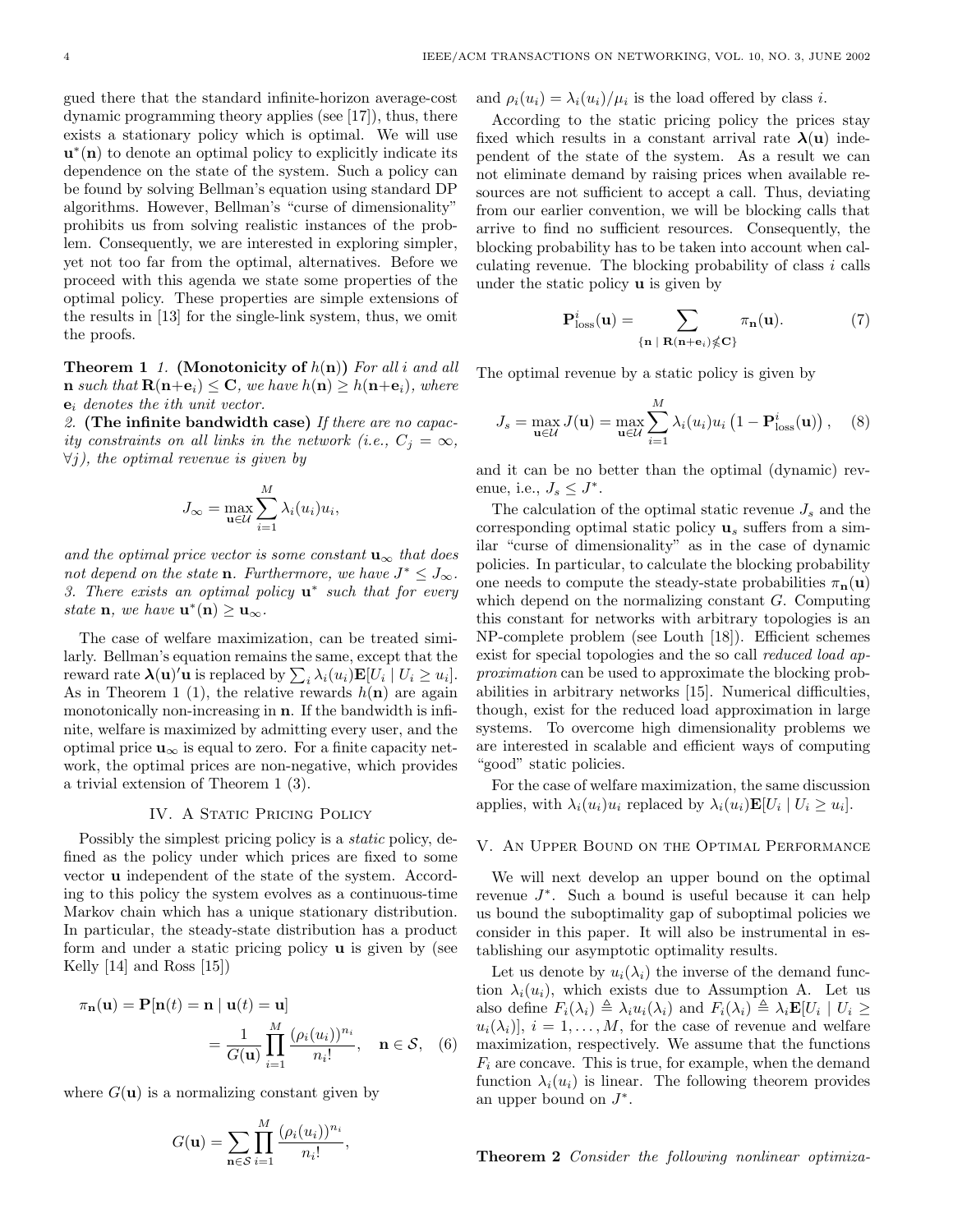tion problem

$$
\begin{array}{ll}\n\text{maximize} & \sum_{i=1}^{M} F_i(\lambda_i) \\
\text{subject to} & \lambda_i = n_i \mu_i, \qquad i = 1, \dots, M, \\
& \sum_{i} n_i r_{ji} \le C_j, \qquad j = 1, \dots, L,\n\end{array} \tag{9}
$$

and let  $J_{\text{ub}}$  denote the optimal objective value. If  $F_i(\lambda_i)$  is a concave function for all  $i = 1, ..., M$ , then  $J^* \leq J_{ub}$ .

Proof: Consider an optimal dynamic pricing policy u ∗ . Without loss of generality, we assume that the price  $u_i^*$  becomes large enough (e.g.,  $u_{i, \text{max}}$ ) and the arrival rate  $\lambda_i(u_i^*)$  is equal to zero, whenever the state **n** is such that a class i call cannot be admitted. In the system operating under the optimal policy, we can view the arrival rate,  $\lambda_i$ , and the number of class i customers in the system,  $n_i$ , as random variables. Let  $\mathbf{E}[\cdot]$  denote the expectation with respect to the steady-state distribution under this particular policy  $\mathbf{u}^*$ . At any time, we have  $\sum_i n_i r_{ji} \leq C_j$ ,  $\forall j$ , which implies that  $\sum_i \mathbf{E}[n_i] r_{ji} \leq C_j$ ,  $\forall j$ . Furthermore, Little's law implies  $\mathbf{E}[\lambda_i] = \mu_i \mathbf{E}[n_i]$ . Thus,  $\mathbf{E}[n_i]$ ,  $\mathbf{E}[\lambda_i]$ ,  $i = 1, \ldots, M$ , form a feasible solution of the problem in (9). Using the concavity of  $F_i$  and Jensen's inequality, we have

$$
J_{\text{ub}} \geq \sum_{i=1}^{M} F_i(\mathbf{E}[\lambda_i]) \geq \sum_{i=1}^{M} \mathbf{E}[F_i(\lambda_i)] = J^*,
$$

where the last equality used the optimality of the policy under consideration.

#### VI. ASYMPTOTIC OPTIMALITY OF STATIC PRICING

We will now proceed with establishing our main results for the model considered in Section II, namely, the asymptotic optimality of static pricing and the derivation of guarantees on the suboptimality gap away from the limiting regime.

The limiting regime we will consider is one of "many" small users," in the sense that link capacities become large compared to the bandwidth of a typical call. More specifically, we start with a base system with finite demand function  $\lambda(\mathbf{u})$  and finite capacity C and then scale by increasing both demand and capacity by a scaling factor  $c \geq 1$ . We will use a superscript  $c$  to denote various quantities in the scaled system. In particular, in the scaled system the capacity is  $\mathbf{C}^c = c(C_1, \ldots, C_L)$  and the demand function is given by  $\mathbf{\lambda}^c(\mathbf{u}) = c(\lambda_1(u_1), \dots, \lambda_M(u_M))$ . Note that in the revenue maximization problem we simply scale the given demand function. In the welfare maximization problem it suffices to scale the peak demand rate as  $\lambda_0^c = c \lambda_0$  and keep unaltered the behaviour of the users summarized in the utility density function  $f_i(u_i)$  (see Section II-B). This results in a demand function  $\lambda_i^c(u_i) = c\lambda_{0,i} \mathbf{P}[U_i \ge u_i]$ . The remaining system parameters  $\mu$  and **R** are held fixed. The base system corresponds to the case  $c = 1$ .

In the scaled system the upper bound,  $J_{\text{ub}}^c$ , is obtained by

maximizing  $\sum_i c \lambda_i(u_i) u_i$  in the revenue maximization case and  $\sum_i c \lambda_i(u_i) \mathbf{E}[U_i \mid U_i \ge u_i]$  in the welfare maximization case. The constraints in the upper bound calculation become

$$
\sum_{i} \frac{c\lambda_i(u_i)r_{ji}}{\mu_i} \le cC_j, \qquad \forall j,
$$
\n(10)

which are identical to the constraints for the base system (cf. (9)). Hence, there exists an optimal solution  $\mathbf{u}_{\text{ub}}^* =$  $(u_{ub,1}^*, \ldots, u_{ub,M}^*)$ , which is independent of c, and it holds that  $J_{\text{ub}}^c = cJ_{\text{ub}}^1$ . In proving our asymptotic optimality result we will first consider the blocking probabilities in the scaled system. We will use the convention that for any static policy **u** for which  $\lambda_i(u_i) = 0$ ,  $\mathbf{P}^i_{\text{loss}}(\mathbf{u}) = 0$ . We will denote by  $\mathcal O$  the set of classes with nonzero demand at  $\mathbf{u}_{\text{ub}}^*$ , i.e.,  $\mathcal{O} = \{i \in \{1, ..., M\} \mid \lambda_i(u_{\text{ub},i}^*) > 0\}$ . We will also denote by  $\mathcal{O}_j$ ,  $j = 1, \ldots, L$ , the set of classes  $i \in \mathcal{O}$ that use link j, i.e.,  $\mathcal{O}_j = \{i \in \mathcal{O} \mid r_{ji} > 0\}$ . We will assume that  $\mathcal{O} \neq \emptyset$ ; otherwise  $J_{ub} = 0$  which can only happen in the trivial cases that  $\mathbf{C} = \mathbf{0}$  or  $\lambda(u_i) = 0$  for all  $u_i$  and i. Recall also that we have assumed  $\mathcal{R}_k \neq \emptyset$ ; otherwise class k can be eliminated from the system. All classes  $i \notin \mathcal{O}$ are shut out of the system under  $\mathbf{u}_{\text{ub}}^*$ , do not contribute to the revenue or the social welfare, and according to our convention have zero blocking probability.

Proposition 1 Consider either the revenue maximization problem or the welfare maximization problem and let  $\mathbf{u}_{\text{ub}}^*$  be the optimal solution to the upper bound problem in the scaled system with parameter c. For any  $\varepsilon =$  $(\varepsilon_1,\ldots,\varepsilon_M) > 0$ , consider the static policy  $\mathbf{u}^{\varepsilon}$  given by  $u_i^{\varepsilon} = u_{\text{ub},i}^* + \varepsilon_i, i = 1,\ldots,M.$  Let  $\mathbf{P}_{\text{loss}}^{k,c}(\mathbf{u}^{\varepsilon})$  be the blocking probability of class k calls in the scaled system, under policy  $\mathbf{u}^{\varepsilon}$ . For every class  $k \in \mathcal{O}$  and all c, we have

$$
\mathbf{P}_{\mathrm{loss}}^{k,c}(\mathbf{u}^{\varepsilon}) \le \sum_{j \in \mathcal{R}_k} \exp\left\{ \inf_{\theta \ge 0} \xi_{jk}^{\varepsilon}(c,\theta) \right\},\tag{11}
$$

where

$$
\xi_{jk}^{\varepsilon}(c,\theta) \triangleq c \sum_{i \in \mathcal{O}_j} \Lambda_{ji}^{\varepsilon}(\theta) + \theta r_{jk},\tag{12}
$$

and

$$
\Lambda_{ji}^{\boldsymbol{\varepsilon}}(\theta) \triangleq \frac{\lambda_i(u_i^{\boldsymbol{\varepsilon}})(e^{\theta r_{ji}} - 1) - \theta r_{ji}\lambda_i(u_{\text{ub},i}^*)}{\mu_i}.
$$
 (13)

Furthermore, for all  $k \in \mathcal{O}$  and  $j \in \mathcal{R}_k$ ,  $\inf_{\theta \geq 0} \xi_{jk}^{\epsilon}(c, \theta) \rightarrow$  $-\infty$  as  $c \to \infty$  and

$$
\lim_{c \to \infty} \mathbf{P}_{\text{loss}}^{k,c}(\mathbf{u}^{\varepsilon}) = 0. \tag{14}
$$

*Proof:* Since  $\varepsilon > 0$  and due to Assumption A,  $\lambda_i^c(u_i^{\epsilon}) = 0$  for all  $i \notin \mathcal{O}$  and all c. Thus, no customer exists in the system from those classes  $i \notin \mathcal{O}$  and according to our convention the corresponding blocking probabilities are zero. We will next concentrate on classes  $i \in \mathcal{O}$ .

Let  $n_i^c$  (respectively  $n_{i,\infty}^c$ ) be the random variable which is equal to the number of active class  $i$  calls, in steady-state,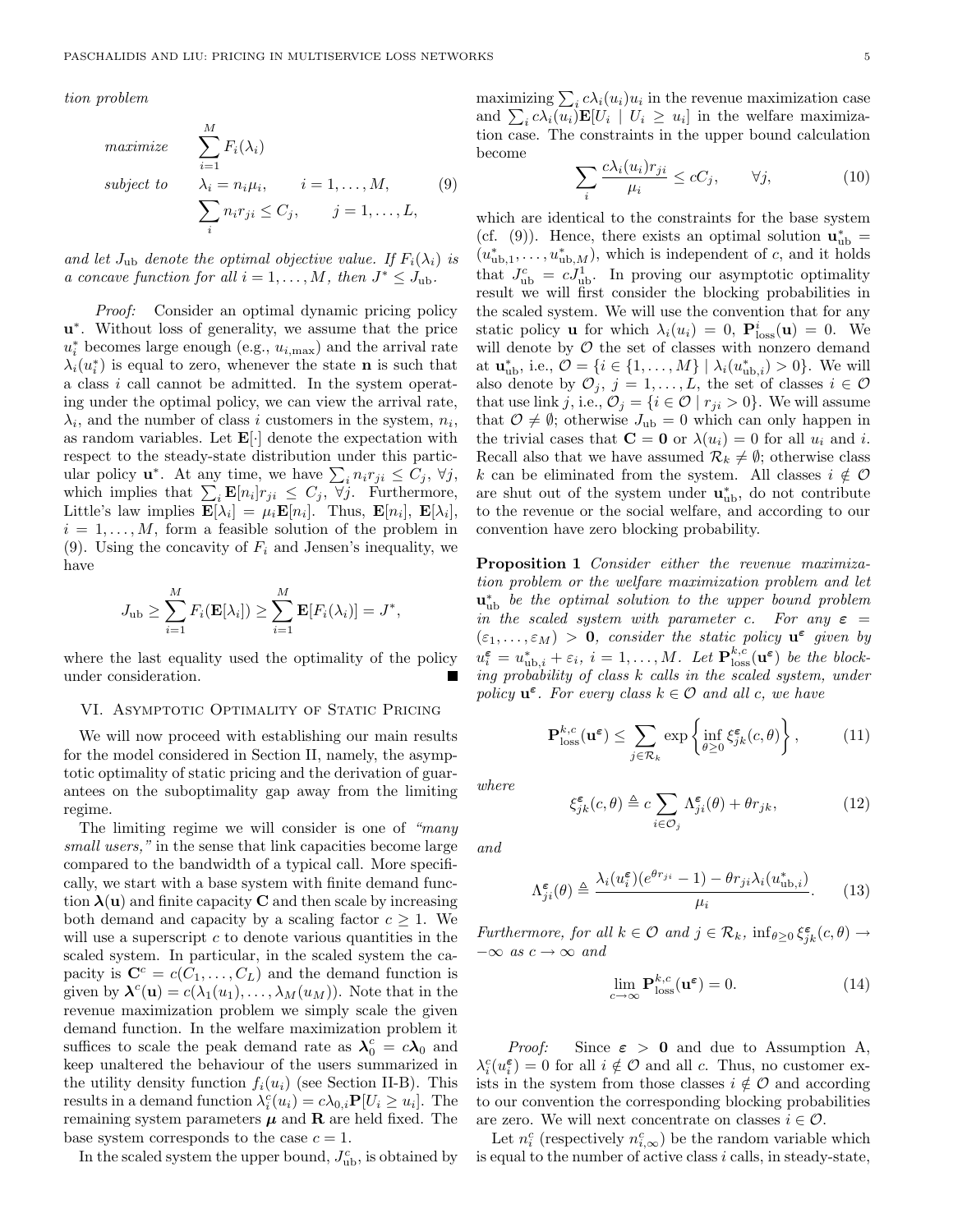in the scaled system, under prices  $\mathbf{u}^{\varepsilon}$  and with capacity  $c\mathbf{C}$ (respectively, with infinite capacity). By defining the arrival processes in these two systems on a common probability space we can see that for all sample paths  $n_i^c$  is smaller than  $n_{i,\infty}^c$ . Using this fact, for any class  $k \in \mathcal{O}$  we have

$$
\mathbf{P}_{\text{loss}}^{k,c}(\mathbf{u}^{\varepsilon}) = \mathbf{P} \left[ \bigcup_{j \in \mathcal{R}_k} \sum_{i \in \mathcal{O}_j} r_{ji} n_i^c > cC_j - r_{jk} \right] \quad (15)
$$
\n
$$
\leq \mathbf{P} \left[ \bigcup_{j \in \mathcal{R}_k} \sum_{i \in \mathcal{O}_j} r_{ji} n_{i,\infty}^c > cC_j - r_{jk} \right].
$$

In the above, note that since  $k \in \mathcal{O}$  and  $\mathcal{R}_k \neq \emptyset$ , there exists at least one  $j \in \mathcal{R}_k$  and  $\mathcal{O}_j$  contains at least class k. Using the fact that  $\mathbf{u}_{\text{ub}}^*$  satisfies the constraint (10), we obtain

$$
\mathbf{P}\left[\bigcup_{j\in\mathcal{R}_k}\sum_{i\in\mathcal{O}_j}r_{ji}n_{i,\infty}^c > cC_j - r_{jk}\right]
$$
(16)  

$$
\leq \mathbf{P}\left[\bigcup_{j\in\mathcal{R}_k}\sum_{i\in\mathcal{O}_j}r_{ji}n_{i,\infty}^c > \sum_{i\in\mathcal{O}_j}\frac{c\lambda_i(u_{\text{ub},i}^*)r_{ji}}{\mu_i} - r_{jk}\right]
$$
  

$$
\leq \sum_{j\in\mathcal{R}_k}\mathbf{P}\left[\sum_{i\in\mathcal{O}_j}r_{ji}n_{i,\infty}^c > \sum_{i\in\mathcal{O}_j}\frac{c\lambda_i(u_{\text{ub},i}^*)r_{ji}}{\mu_i} - r_{jk}\right],
$$

where the last inequality is due to the union bound.

Note next that the random variable  $n_{i,\infty}^c$  is equal to the number of customers in an  $M/M/\infty$  queue with arrival rate  $c\lambda_i(u_i^{\epsilon})$  and service rate  $\mu_i$  for each server. Its momentgenerating function is

$$
\mathbf{E}[e^{\theta n_{i,\infty}^c}] = e^{\frac{c\lambda_i(u_i^\varepsilon)}{\mu_i}(e^\theta - 1)},
$$

and by independence we obtain

$$
\mathbf{E}\left[e^{\sum_{i\in\mathcal{O}_j}\theta r_{ji}n_{i,\infty}^c}\right] = \exp\left\{c\sum_{i\in\mathcal{O}_j}\frac{\lambda_i(u_i^{\boldsymbol{\varepsilon}})}{\mu_i}\left(e^{\theta r_{ji}}-1\right)\right\}.
$$

Using the Markov inequality and the above, for any  $j \in \mathcal{R}_k$ and  $\theta \geq 0$ , we obtain

$$
\mathbf{P} \left[ \sum_{i \in \mathcal{O}_j} r_{ji} n_{i,\infty}^c > c \sum_{i \in \mathcal{O}_j} \frac{\lambda_i (u_{\text{ub},i}^* ) r_{ji}}{\mu_i} - r_{jk} \right]
$$
\n
$$
\leq \mathbf{E} \left[ e^{\sum_{i \in \mathcal{O}_j} \theta r_{ji} n_{i,\infty}^c} \right] \exp \left\{ -\theta c \sum_{i \in \mathcal{O}_j} \frac{\lambda_i (u_{\text{ub},i}^* ) r_{ji}}{\mu_i} + \theta r_{jk} \right\}
$$
\n
$$
= \exp \left\{ c \sum_{i \in \mathcal{O}_j} \Lambda_{ji}^{\varepsilon}(\theta) + \theta r_{jk} \right\}
$$
\n
$$
= \exp \left\{ \xi_{jk}^{\varepsilon}(c, \theta) \right\}, \tag{17}
$$

where  $\Lambda_{ji}^{\epsilon}(\theta)$  and  $\xi_{jk}^{\epsilon}(c,\theta)$  were defined in (13) and (12),

respectively. Optimizing the right hand side of (17) over all  $\theta \geq 0$  to obtain the tightest bound yields

$$
\mathbf{P}\left[\sum_{i\in\mathcal{O}_j} r_{ji} n_{i,\infty}^c > c \sum_{i\in\mathcal{O}_j} \frac{\lambda_i(u_{\text{ub},i}^*) r_{ji}}{\mu_i} - r_{jk}\right] \le \exp\left\{\inf_{\theta \ge 0} \xi_{jk}^\epsilon(c,\theta)\right\}.
$$
 (18)

Combining (18) with (15) and (16) yields

$$
\mathbf{P}_{\mathrm{loss}}^{k,c}(\mathbf{u}^{\varepsilon}) \leq \sum_{j \in \mathcal{R}_k} \exp \left\{ \inf_{\theta \geq 0} \xi_{jk}^{\varepsilon}(c,\theta) \right\},\,
$$

which establishes the bound in (11).

Let us now consider what happens as  $c \to \infty$ . For large c,  $\xi_{jk}^{\varepsilon}(c,\theta)$  will be dominated by  $c \sum_{i \in \mathcal{O}_j} \Lambda_{ji}^{\varepsilon}(\theta)$ . At  $\theta = 0$ ,

$$
\sum_{i \in \mathcal{O}_j} \Lambda_{ji}^{\varepsilon}(0) = 0,
$$
\n
$$
\sum_{i \in \mathcal{O}_j} \frac{\partial \Lambda_{ji}^{\varepsilon}(\theta)}{\partial \theta} \bigg|_{\theta=0} = \sum_{i \in \mathcal{O}_j} \frac{r_{ji}(\lambda_i(u_i^{\varepsilon}) - \lambda_i(u_{\text{ub},i}^*))}{\mu_i}.
$$

From Assumption A, for every  $i \in \mathcal{O}$  and any  $\varepsilon > 0$  we have  $\lambda_i(u_i^{\epsilon}) < \lambda_i(u_{\text{ub},i}^{\ast})$ . Furthermore, for every  $i \in \mathcal{O}_j$ ,  $r_{ji} > 0$ . Therefore,  $\sum_{i \in \mathcal{O}_j} \Lambda_{ji}^{\epsilon}(\theta)$  achieves its minimum over  $\theta \geq 0$ at some  $\theta_j^*(\epsilon) > 0$  at which it holds  $\sum_{i \in \mathcal{O}_j} \Lambda_{ji}^{\epsilon}(\theta_j^*(\epsilon)) < 0$ . Note also that for all  $j \in \mathcal{R}_k$ 

$$
\inf_{\theta \geq 0} \xi_{jk}^{\varepsilon}(c, \theta) \leq \left[c \sum_{i \in \mathcal{O}_j} \Lambda_{ji}^{\varepsilon}(\theta_j^*(\varepsilon)) + \theta_j^*(\varepsilon) r_{jk}\right],
$$

and for large enough  $c$  the right hand side of the above is  $O(c\sum_{i\in\mathcal{O}_j}\Lambda_{ji}^{\varepsilon}(\theta_j^*(\varepsilon)))$  which converges to  $-\infty$  as  $c\to\infty$ . This establishes (14).

#### Remarks :

1. It should be noted that for small values of  $c$  the bound in (11) could be trivial, meaning that the right hand side might be larger than one.

2. As  $c \to \infty$ , however, the bound in (11) converges to zero exponentially fast like  $\exp\{c\sum_{i\in\mathcal{O}_j}\Lambda_{ji}^{\boldsymbol{\varepsilon}}(\theta_j^*(\boldsymbol{\varepsilon}))\}$ , where  $\theta_j^*(\boldsymbol{\varepsilon}) = \arg \inf_{\theta \geq 0} \sum_{i \in \mathcal{O}_j} \Lambda_{ji}^{\boldsymbol{\varepsilon}}(\theta) \text{ and } \sum_{i \in \mathcal{O}_j} \Lambda_{ji}^{\boldsymbol{\varepsilon}}(\theta_j^*(\boldsymbol{\varepsilon})) <$  $0<sup>1</sup>$ 

We are now ready to state our asymptotic optimality result. We have seen that  $J_{ub}^c$  is linear in c. The optimal performance  $J^{*,c}$  and the optimal performance  $J_s^c$  achieved by a static policy are also roughly linear in c. Thus, we will divide such quantities by  $c$  to make comparisons. The following theorem summarizes the result.

Theorem 3 Consider either the revenue or the welfare maximization problem and assume that the functions  $F_i(\lambda_i)$ are concave. Then,

$$
\lim_{c \to \infty} \frac{1}{c} J_s^c = \lim_{c \to \infty} \frac{1}{c} J^{*,c} = \lim_{c \to \infty} \frac{1}{c} J_{ub}^c.
$$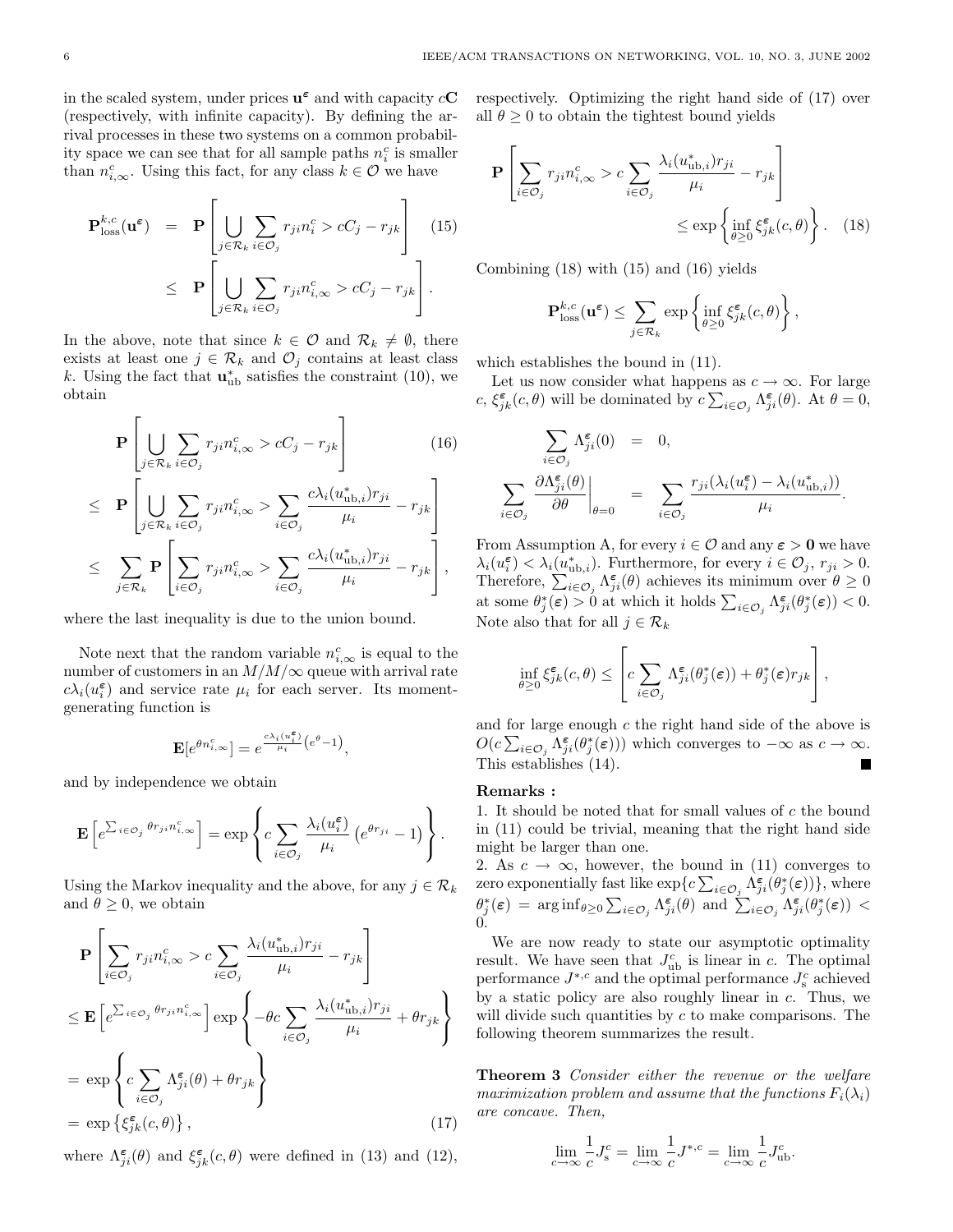Proof: To simplify the exposition we will provide the proof for the revenue maximization case; welfare maximization can be treated similarly. For some  $\varepsilon > 0$ , let  $\varepsilon = \varepsilon e$ , where e is the vector of all ones, and consider the static pricing policy  $\mathbf{u}^{\epsilon} = \mathbf{u}_{\text{ub}}^{*} + \varepsilon$ . Let  $J^{c}(\mathbf{u}^{\epsilon})$  be the resulting average revenue, which is no more than the optimal static revenue  $J_{\rm s}^c$ . Thus,

$$
\lim_{c \to \infty} \frac{1}{c} J_s^c \ge \lim_{c \to \infty} \frac{1}{c} J^c(\mathbf{u}^{\varepsilon}) =
$$
  

$$
\lim_{c \to \infty} \sum_{i=1}^M \lambda_i(u_i^{\varepsilon}) u_i^{\varepsilon} (1 - \mathbf{P}_{\text{loss}}^{i,c}(\mathbf{u}^{\varepsilon})) = \sum_{i=1}^M \lambda_i(u_i^{\varepsilon}) u_i^{\varepsilon}.
$$

In the last equality above we used Proposition 1 for all classes  $i \in \mathcal{O}$ , and the fact that for all  $\varepsilon > 0$  demand is zero at  $\mathbf{u}^{\epsilon}$  for all classes  $i \notin \mathcal{O}$ . Since the above inequality holds for any  $\varepsilon > 0$ , we take  $\varepsilon \to 0$ , which implies  $\mathbf{u}^{\varepsilon} \to \mathbf{u}_{\text{ub}}^*$ and, by the continuity of the demand functions,

$$
\lim_{c \to \infty} \frac{1}{c} J_s^c \ge \sum_{i=1}^M \lambda_i(u_{\textrm{ub},i}^*) u_{\textrm{ub},i}^* = J_{\textrm{ub}}^1.
$$

On the other hand, due to the suboptimality of the static policy and Theorem 2,  $J_s^c \leq J_{\text{ub}}^* \leq J_{\text{ub}}^c = cJ_{\text{ub}}^1$ , and the result follows.

Theorem 3 establishes that in the limit  $c \to \infty$  the upper bound of Theorem 2 is tight and the optimal solution of the upper bound problem, which is a static policy, is asymptotically optimal. Furthermore, Proposition 1 can be seen as characterizing the rate of convergence. This characterization allows us to determine how we should scale any given system to provide guarantees on the suboptimality gap of appropriately chosen static pricing policies. The following proposition describes the result. We state the result for the revenue maximization problem. It can be easily generalized to the welfare maximization problem as well.

Proposition 2 Consider the revenue maximization problem and assume that the functions  $F_i(\lambda_i)$  are concave. Let  $\mathbf{u}_{\text{ub}}^*$  be the optimal solution to the upper bound problem of Theorem 2. For any  $\varepsilon = (\varepsilon_1, \ldots, \varepsilon_M) > 0$ , consider the static policy  $\mathbf{u}^{\varepsilon} = \mathbf{u}_{\text{ub}}^* + \varepsilon$ , and let  $J^c(\mathbf{u}^{\varepsilon})$  its performance. For any given  $\delta > 0$ , let  $(c^*, \varepsilon^*)$  be an optimal solution of the following optimization problem

$$
\min \ c
$$
\n
$$
s.t. \sum_{i=1}^{M} \lambda_i (u_i^{\varepsilon}) u_i^{\varepsilon} \left( 1 - \sum_{j \in \mathcal{R}_i} \exp \left\{ \inf_{\theta \ge 0} \xi_{ji}^{\varepsilon} (c, \theta) \right\} \right)
$$
\n
$$
\ge \frac{\sum_{i=1}^{M} \lambda_i (u_{\text{ub},i}^*) u_{\text{ub},i}^*}{(1+\delta)}
$$
\n
$$
\varepsilon \ge 0,
$$
\n
$$
(1+\delta)
$$
\n
$$
(1+\delta)
$$
\n
$$
(1+\delta)
$$

where  $\xi_{ji}^{\epsilon}(c,\theta)$  is defined in (12). Then, the performance of

the static policy  $\mathbf{u}^{\epsilon^*}$  in the c<sup>\*</sup>-scaled system satisfies

$$
\frac{J^{*,c^*} - J^{c^*}(\mathbf{u}^{\varepsilon^*})}{J^{c^*}(\mathbf{u}^{\varepsilon^*})} \le \delta.
$$
\n(20)

*Proof:* Fix some  $\varepsilon = (\varepsilon_1, \dots, \varepsilon_M) > 0$  and consider the static pricing policy  $\mathbf{u}^{\varepsilon}$  resulting in average revenue equal to  $J^c(\mathbf{u}^{\varepsilon})$ . Due to the suboptimality of the static policy, Theorem 2, and Proposition 1,  $J<sup>c</sup>(\mathbf{u}^{\epsilon})$  satisfies

$$
\sum_{i=1}^{M} \lambda_i (u_{\text{ub},i}^*) u_{\text{ub},i}^* = J_{\text{ub}}^1 = \frac{1}{c} J_{\text{ub}}^c \ge \frac{1}{c} J^c(\mathbf{u}^{\varepsilon}) =
$$
\n
$$
\sum_{i=1}^{M} \lambda_i (u_i^{\varepsilon}) u_i^{\varepsilon} (1 - \mathbf{P}_{\text{loss}}^{i,c}(\mathbf{u}^{\varepsilon})) \ge
$$
\n
$$
\sum_{i=1}^{M} \lambda_i (u_i^{\varepsilon}) u_i^{\varepsilon} \left(1 - \sum_{j \in \mathcal{R}_i} \exp\left\{\inf_{\theta \ge 0} \xi_{ji}^{\varepsilon}(c,\theta)\right\}\right). \tag{21}
$$

Using the same argument as in the proof of Theorem 3, we can first take  $c \to \infty$  in the above and bring the blocking probabilities to zero. If we then take  $\varepsilon \to 0$  we conclude that the right hand side of (21) converges to its left hand side and the inequality is satisfied with equality. Thus, for any  $\delta > 0$ , we can find a scaling factor c and a static policy  $\mathbf{u}^{\varepsilon}$ , such that  $\frac{J_{\mathbf{u}^{\mathbf{b}}-J^c(\mathbf{u}^{\varepsilon})}{J^c(\mathbf{u}^{\varepsilon})} \leq \delta$ , by solving the optimization problem in (19). More specifically, if  $(c^*, \varepsilon^*)$  is an optimal solution of (19) we have

$$
\frac{J_{\mathbf{u}\mathbf{b}}^{c^*} - J^{c^*}(\mathbf{u}^{\varepsilon^*})}{J^{c^*}(\mathbf{u}^{\varepsilon^*})} \leq \delta,
$$

and the desired result follows since  $J_{\text{ub}}^{c^*} \geq J^{*,c^*}$ .

#### A. Structure of the Asymptotically Optimal Static Pricing Policy

As we have seen the optimal solution of the upper bound problem of Theorem 2 provides a static pricing policy which is asymptotically optimal in the regime of many small users we considered. We will next characterize its structure. To that end, we will view the upper bound problem (9) as one involving optimization with respect to  $u_i$ , rather than  $\lambda_i$ . We will also write  $n_i$  in the form  $\lambda_i(u_i)/\mu_i$ . We start with the revenue maximization problem.

#### A.1 Revenue Maximization

The upper bound problem becomes

$$
\max_{i} \sum_{i} \lambda_{i}(u_{i}) u_{i} \qquad (22)
$$
\n
$$
\text{s.t.} \sum_{i} \frac{\lambda_{i}(u_{i}) r_{ji}}{\mu_{i}} \leq C_{j}, \quad \forall j.
$$

Let  $\mathbf{q} = (q_1, \ldots, q_L) \geq 0$  be the Lagrange multiplier vector, where  $q_i$  is associated with the capacity constraint on link j. Writing the problem in  $(22)$  as a minimization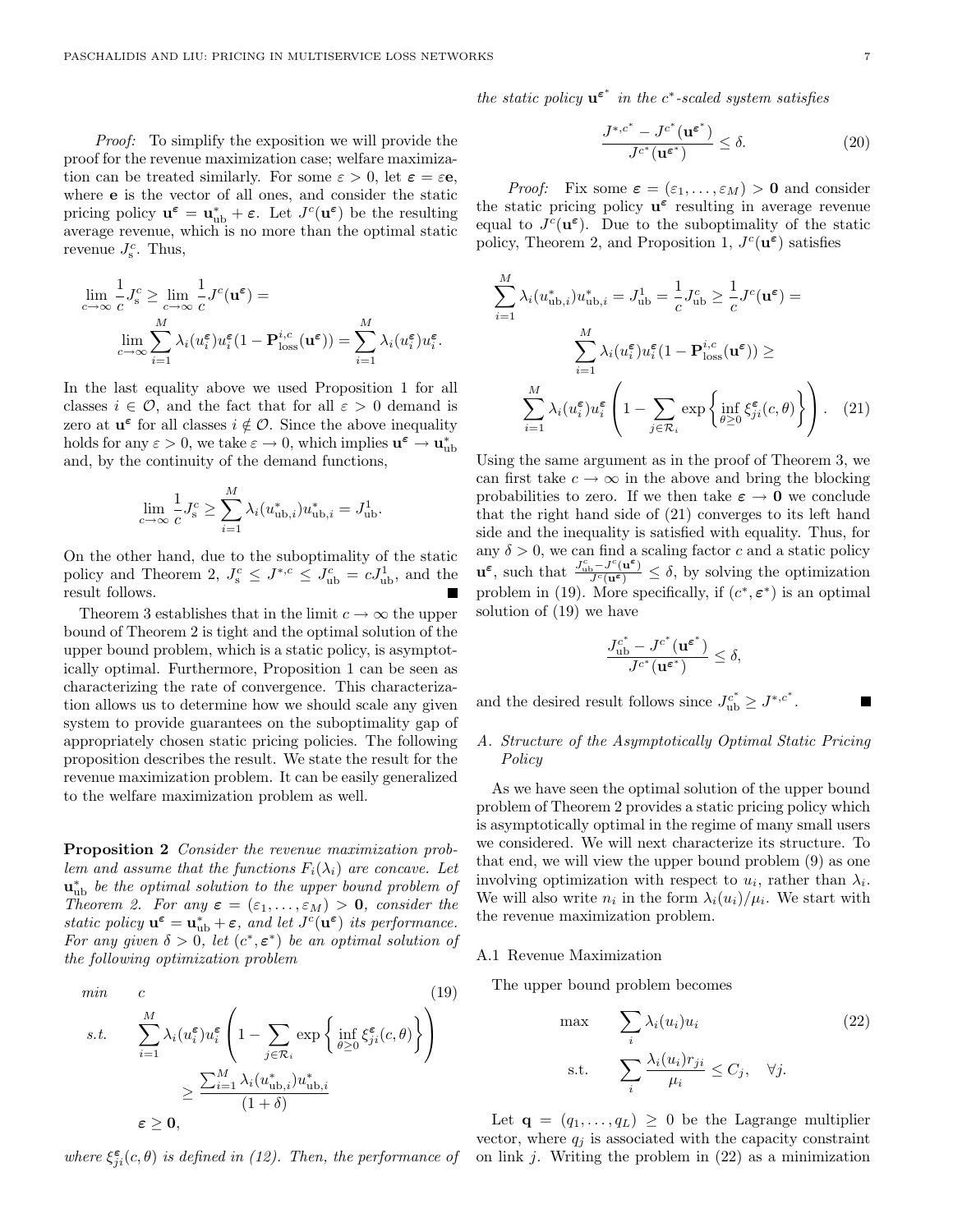problem, its Lagrangean function becomes

$$
\mathcal{L}(\mathbf{u}, \mathbf{q}) = -\sum_{i=1}^{M} \lambda_i(u_i) u_i + \sum_{j=1}^{L} q_j \left( \sum_{i=1}^{M} \frac{\lambda_i(u_i) r_{ji}}{\mu_i} - C_j \right)
$$

Assuming an interior solution  $u_i \in (0, u_{i, \max})$ ,  $u_i$  should minimize

$$
\left(-\lambda_i(u_i)u_i + \sum_j q_j \lambda_i(u_i) \frac{r_{ji}}{\mu_i}\right). \tag{23}
$$

Therefore, from the first order optimality condition we obtain

$$
u_i = -\frac{\lambda_i(u_i)}{d\lambda_i(u_i)/du_i} + \sum_{j=1}^L q_j \frac{r_{ji}}{\mu_i}, \qquad \forall i. \tag{24}
$$

This structure is insightful. The first term is the reciprocal of the demand elasticity, prescribing that we should charge more to classes with more inelastic demand. The second term is a usage-based charge. Notice, that by complementary slackness conditions  $q_i = 0$ , if the corresponding constraint is not active, which can be interpreted as  $\text{link } j$  not being congested. On the other hand, if link  $j$  is congested (i.e., the corresponding constraint is satisfied with equality at the optimal solution), we charge each class a price  $q_j > 0$  per unit of volume on link j. Here, we define as volume the quantity  $r_{ji}/\mu_i$ , which is the bandwidth occupied times the expected holding time. Thus, the second term in (24) includes a charge for volume on congested links along the route  $\mathcal{R}_i$  of class *i*.

This pricing structure is appealing from an implementation point of view. Large (backbone) networks might typically accommodate many service classes (number of offered services times number of origin-destination pairs), but consist of a relatively small number of links. Later on we will use this pricing structure and optimize over the shadow prices **q** to obtain near-optimal performance even away from the limiting regime.

#### A.2 Welfare Maximization

The case of welfare maximization can be treated similarly. Using (4) an interior solution  $u_i \in (0, u_{i, \text{max}})$  should minimize

$$
\left(-\lambda_{0,i}\int_{u_i}^{u_{i,\max}} v f_i(v) dv + \sum_j q_j \lambda_i(u_i) \frac{r_{ji}}{\mu_i}\right),\,
$$

which is analogous to the condition in (23) for the revenue maximization case. Therefore, from the first order optimality condition we obtain

$$
\lambda_{0,i} u_i f_i(u_i) + \sum_j q_j \frac{r_{ji}}{\mu_i} \frac{d\lambda_i(u_i)}{du_i} = 0,
$$

which, by using (3), becomes

.

$$
u_i = \sum_{j=1}^{L} q_j \frac{r_{ji}}{\mu_i}, \qquad \forall i.
$$
 (25)

As in revenue maximization,  $q_j = 0$  for non-active constraints, thus, the pricing structure in (25) prescribes a usage-based charge for volume on all congested links along the route  $\mathcal{R}_i$  of class *i*.

#### VII. DEMAND SUBSTITUTION EFFECTS

In this section we will extend the model we have considered so far to incorporate demand substitution effects. In particular, the model introduced in Section II assumes that the demand of each class  $\lambda_i(u_i)$  is function of the price for that class only. We are interested in considering the situation where users might decide to use another class of service as a (non-perfect) substitute of their desired class if the latter one ends up being very expensive. Our main results so far extend to this situation as well. We will present a model that accounts for such substitution effects in Subsection VII-A. Following the development of the previous sections, we will develop an upper bound on the optimal performance in Subsection VII-B, establish the asymptotic optimality of static pricing in Subsection VII-C, and conclude this Section by characterizing the structure of the asymptotically optimal static policy in Subsection VII-D.

#### A. The Model

The model is in fact identical to the one introduced in Section II, with the exception that demand for each class  $i, i = 1, \ldots, M$ , is not only a function of  $u_i$ , but of the whole price vector **u**, i.e.,  $\lambda(\mathbf{u}) = (\lambda_1(\mathbf{u}), \dots, \lambda_M(\mathbf{u}))$ . We will maintain the rest of the notation that was introduced in Section II. We will denote the *offered load* on link  $j$  by

$$
\rho_j(\mathbf{u}) \triangleq \sum_{i=1}^M \frac{r_{ji} \lambda_i(\mathbf{u})}{\mu_i C_j}, \qquad j=1,\ldots,L.
$$

We will be making the following assumption.

## Assumption B

1. If  $\lambda_i(\mathbf{u}) > 0$ , then  $\frac{\partial \lambda_i(\mathbf{u})}{\partial u_i} < 0$ , for  $i = 1, \ldots, M$ ; 2.  $\frac{\partial \lambda_i(\mathbf{u})}{\partial u_k} \geq 0$ , for  $k \neq i$ ,  $k = 1, ..., M$ ; 3. if  $\lambda_i(\mathbf{u}) > 0$ , then  $\sum_{k=1}^{M} \frac{\partial \lambda_k(\mathbf{u})}{\partial u_i}$  $\frac{\lambda_k(\mathbf{u})}{\partial u_i} < 0$ , for  $i = 1, \ldots, M;$ 4.  $\lim_{\mathbf{u}\to\infty}\lambda_i(\mathbf{u})=0$ , for  $i=1,\ldots,M$ , where  $\mathbf{u}\to\infty$ means  $\min_i u_i \to \infty$ .

Assumption B-1 indicates that demand for any class is a strictly decreasing function of its own price. Assumption B-2 indicates that substitution among classes can take place, in the sense that the increase of the price for a class can increase the demand for other classes. Assumption B-3 states that only a fraction of demand lost for a class appears as demand for other classes (due to substitution). Assumption B-4 expresses the condition that as all prices increase, the demand will eventually decrease to zero for all classes.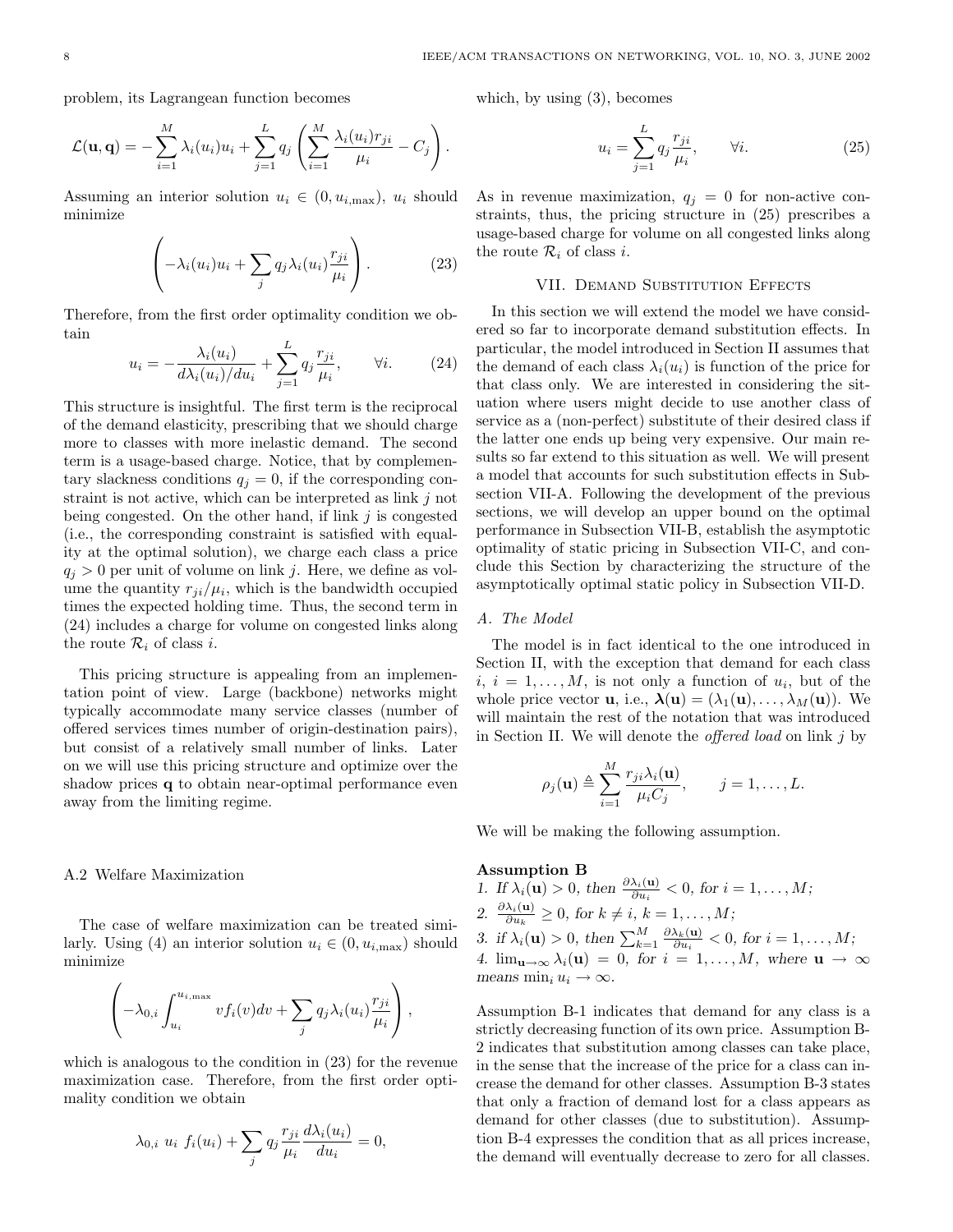As an example, the following linear demand functions satisfy Assumption B:

$$
\lambda_1(\mathbf{u}) = \lambda_{1,0} - \lambda_{1,1}u_1 + \lambda_{1,2}u_2,\n\lambda_2(\mathbf{u}) = \lambda_{2,0} + \lambda_{2,1}u_1 - \lambda_{2,2}u_2,
$$
\n(26)

for  $\mathbf{u} \in \mathcal{U} = {\mathbf{u} \mid \lambda_1(\mathbf{u}) \geq 0, \lambda_2(\mathbf{u}) \geq 0}$ , where  $\lambda_{1,0}, \lambda_{2,0} >$ 0,  $\lambda_{1,1} > \lambda_{2,1} > 0$ ,  $\lambda_{2,2} > \lambda_{1,2} > 0$ .

Substitution effects can also be incorporated to our welfare maximization model of Section II-B. The model remains identical to the one introduced there with the exception that the user utility  $U_i$  of class i is a random variable depending on the whole price vector u. In particular, we will assume that it has a probability density function, denoted by  $f_i(u_i \mid u_j, j = 1, \ldots, M, j \neq i)$ , conditional on the prices of all other classes. Potential calls decide to join the network if and only if the utility they extract exceeds the prevailing price. Thus, the actual arrival rate of class  $i$  calls under price  $\bf{u}$  is

$$
\lambda_i(\mathbf{u}) = \lambda_{0,i} \mathbf{P}[U_i \ge u_i \mid u_j, j = 1, \dots, M, j \ne i],
$$

where  $\lambda_{0,i}$  is the peak class i demand (corresponding to zero prices in the revenue maximization model). A class  $i$ call joining the system extracts an expected utility equal to  $\mathbf{E}[U_i \mid U_i \geq u_i; u_j, j = 1, \ldots, M, j \neq i],$  thus, social welfare for class  $i$  users is accumulated at a rate of

$$
\lambda_i(\mathbf{u})\mathbf{E}[U_i \mid U_i \ge u_i; u_j, j = 1, \dots, M, j \ne i].
$$

Our objective remains to maximize the expected long-term average welfare rate, for which an expression can be written along the lines of (2).

Let us define the expected instantaneous rewards by  $V_i(\mathbf{u}) \triangleq u_i$  and  $V_i(\mathbf{u}) = \mathbf{E}[U_i \mid U_i \geq u_i; u_j, j] =$  $1, \ldots, M, j \neq i$  for the case of revenue and welfare maximization, respectively. We assume that  $\lambda(\mathbf{u})$  satisfies Assumption B in the welfare maximization case as well. Consequently,  $\lambda_i(\mathbf{u})$  is non-decreasing in  $u_i$  for some  $j \neq i$ , which implies that  $P[U_i \geq u_i \mid u_j, j = 1, \ldots, M, j \neq i]$ is non-decreasing in  $u_i$ . We will be making the following assumption for the expected rewards.

#### Assumption C

For all  $i = 1, ..., M$  and  $\mathbf{u} \in {\mathbf{u} \mid \lambda_i(\mathbf{u}) > 0}$ ,  $V_i(\mathbf{u})$  is a non-decreasing function of  $u_j$  for all  $j \neq i$ .

This assumption is trivially satisfied for the case of revenue maximization where  $V_i(\mathbf{u}) = u_i$ . For the case of welfare maximization it can be interpreted as follows. Each class  $i$ has a strong core constituency and can not be dominated by class  $j$  ( $j \neq i$ ) customers who choose to use it as substitute when  $u_i$  increases. These "true" class i customers perceive that they are extracting a higher utility when the price of other services,  $u_j$  (for  $j \neq i$ ), becomes relatively more expensive. Thus,  $V_i(\mathbf{u})$  is non-decreasing in  $u_j$  for  $j \neq i$ . It also turns out  $V_i(\mathbf{u})$  is non-decreasing in  $u_i$ . The next lemma establishes the result.

**Lemma 1** For all  $i = 1, ..., M$  and  $\mathbf{u} \in {\mathbf{u} \mid \lambda_i(\mathbf{u}) > 0}$ ,  $V_i(\mathbf{u})$  is a non-decreasing function of  $u_i$ .

Proof: The result is trivially true for the revenue maximization case where  $V_i(\mathbf{u}) = u_i$ . For welfare maximization we have

$$
V_i(\mathbf{u}) = \mathbf{E}[U_i | U_i \ge u_i; u_j, j = 1, ..., M, j \ne i]
$$
  
= 
$$
\frac{\int_{u_i}^{\infty} vf_i(v | u_j, \forall j \ne i) dv}{\int_{u_i}^{\infty} f_i(v | u_j, \forall j \ne i) dv}.
$$

Taking the partial derivative we obtain

$$
\frac{\partial V_i(\mathbf{u})}{\partial u_i} = \frac{f_i(u_i \mid u_j, \forall j \neq i) \int_{u_i}^{\infty} (v - u_i) f_i(v \mid u_j, \forall j \neq i) dv}{(\mathbf{P}[U_i \geq u_i | u_j, \forall j \neq i])^2},
$$

which is clearly non-negative.

This lemma can be seen as expressing the fact that when  $u_i$  increases class i customers with relatively low utility for the service choose not to use it, thus, the ones that remain have higher utilities and drive  $V_i(\mathbf{u})$  up.

#### B. An Upper Bound

We will follow the development of Section V. Assuming that the demand function is invertible, we can express the prices as a function of the arrival rates  $\lambda$ ; we will write  $u_i(\lambda)$  for the class i price. Define  $F_i(\lambda) \triangleq \lambda_i u_i(\lambda)$  and  $F_i(\boldsymbol{\lambda}) \triangleq \lambda_i \mathbf{E}[U_i \mid U_i \geq u_i(\boldsymbol{\lambda}); \ u_j(\boldsymbol{\lambda}), j = 1, \ldots, M, j \neq i]$ for the case of revenue and welfare maximization, respectively. Assume that  $F_i(\lambda)$  are concave functions of  $\lambda$  for all i. This is true, for example, for the demand functions in (26). The following result is analogous to Theorem 2. The proof is almost identical and is therefore omitted.

Theorem 4 Consider the following nonlinear optimization problem

$$
\begin{array}{ll}\n\text{maximize} & \sum_{i=1}^{M} F_i(\lambda) \\
\text{subject to} & \lambda_i = n_i \mu_i, \qquad i = 1, \dots, M, \qquad (27) \\
& \sum_{i} n_i r_{ji} \le C_j, \quad j = 1, \dots, L,\n\end{array}
$$

and let  $J_{\text{ub}}$  denote the optimal objective value. If  $F_i(\lambda)$  is a concave function of  $\lambda$  for all  $i = 1, ..., M$ , then  $J^* \leq J_{ub}$ .

#### C. Asymptotic Optimality of Static Pricing

We consider the same limiting regime of "many small" users" of Section VI. We scale both demand and capacity by a scaling factor  $c > 1$ , while all other quantities are held fixed. Again, a superscript  $c$  will denote quantities of interest in the c-scaled system. The demand function becomes  $\mathbf{\lambda}^c(\mathbf{u}) = (c\lambda_1(\mathbf{u}), \ldots, c\lambda_M(\mathbf{u}))$ , the capacity of link j becomes  $c_i$ , and the offered load on link j remains unchanged, i.e.,  $\rho_j^c(\mathbf{u}) = \rho_j(\mathbf{u}), j = 1, \dots, L$ . The normalized revenue or welfare maximization problem under a static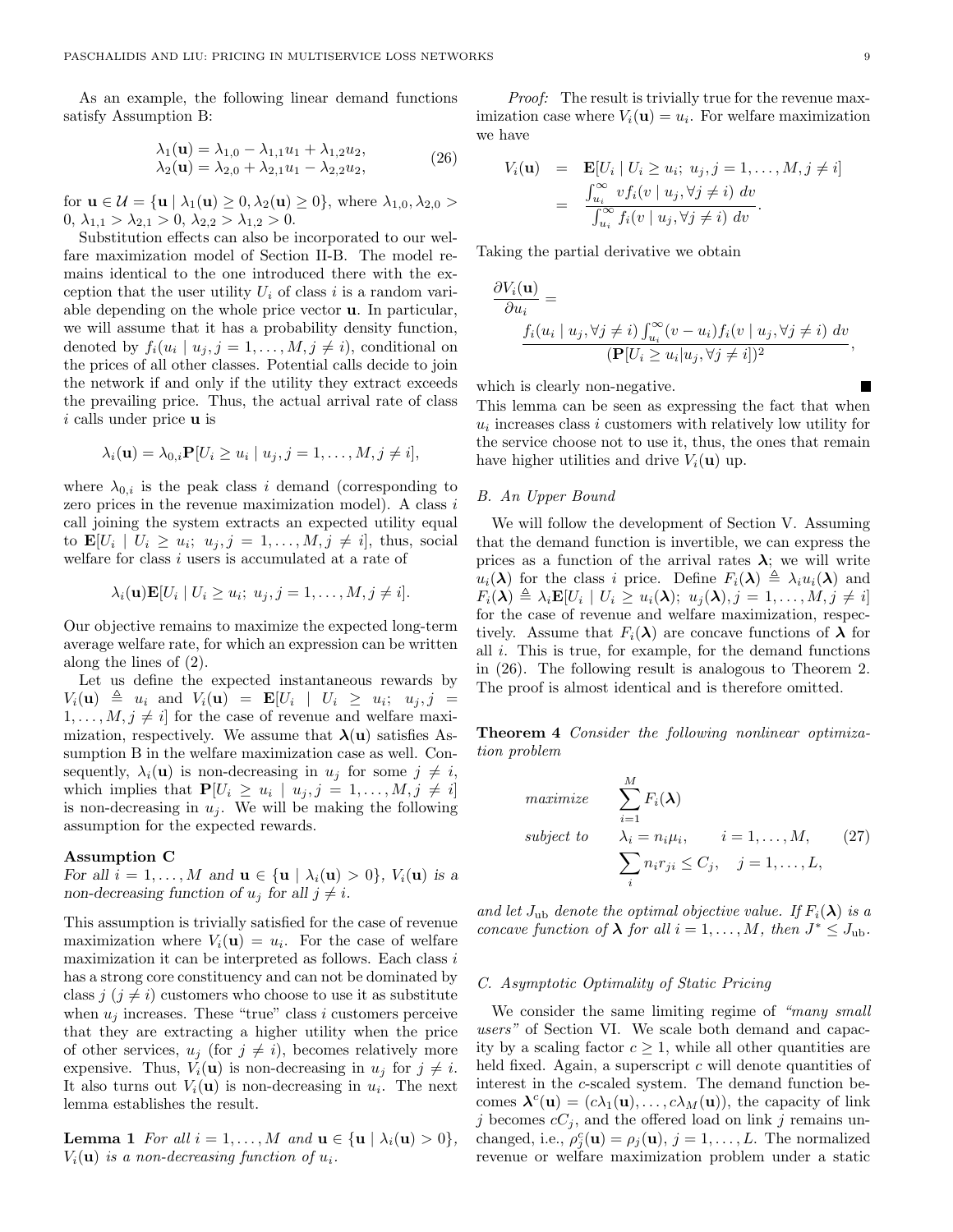pricing policy u can be formulated as:

$$
\max_{\mathbf{u}\in\mathcal{U}^c} \frac{1}{c} \sum_{i=1}^M V_i(\mathbf{u}) \lambda_i^c(\mathbf{u}) \left(1 - \mathbf{P}_{\text{loss}}^{i,c}(\mathbf{u})\right) =
$$

$$
\max_{\mathbf{u}\in\mathcal{U}} \sum_{i=1}^M V_i(\mathbf{u}) \lambda_i(\mathbf{u}) \left(1 - \mathbf{P}_{\text{loss}}^{i,c}(\mathbf{u})\right), \quad (28)
$$

where  $\mathcal{U}^c = \mathcal{U} = {\mathbf{u} \mid u_i \geq 0, \lambda_i(\mathbf{u}) \geq 0, i = 1, ..., M}$  is the feasible set for u.

We use following asymptotic results for loss probabilities from [14]. As  $c \to \infty$ , under the static policy **u**, the loss probability of each class converges to

$$
\mathbf{P}_{\text{loss}}^{i,\infty}(\mathbf{u}) = 1 - \prod_{j=1}^{L} (1 - B_j(\mathbf{u}))^{r_{ji}}, \quad i = 1, \dots, M, \quad (29)
$$

where  $B_j(\mathbf{u}) \in [0,1), j = 1, \ldots, L$ , satisfy following conditions

$$
\hat{\rho}_j(\mathbf{u}) \triangleq \sum_{i=1}^M \frac{r_{ji} \lambda_i^c(\mathbf{u})}{\mu_i c C_j} \prod_{l=1}^L (1 - B_l(\mathbf{u}))^{r_{li}} =
$$
\n
$$
\sum_{i=1}^M \frac{r_{ji} \lambda_i(\mathbf{u})}{\mu_i C_j} \prod_{l=1}^L (1 - B_l(\mathbf{u}))^{r_{li}} \begin{cases} = 1, & \text{if } B_j(\mathbf{u}) > 0, \\ \leq 1, & \text{if } B_j(\mathbf{u}) = 0. \end{cases}
$$
\n(30)

Following Kelly [14], we will call  $\hat{\rho}_i(\mathbf{u})$  the *reduced load* on link j. We can interpret these asymptotic results as follows. Calls are blocked independently at each link  $j$  in their route. In particular, class  $i$  demand is thinned by a factor of  $(1 - B_j(\mathbf{u}))^{r_{ji}}$  at link j and  $\prod_{j=1}^{L} (1 - B_j(\mathbf{u}))^{r_{ji}} =$  $1-\mathbf{P}_{loss}^{i,\infty}(\mathbf{u})$  can be seen as the proportion of accepted class  $i$  calls. This results into a satisfied demand for class  $i$  equal to  $\lambda_i^c(\mathbf{u}) \prod_{j=1}^L (1-B_j(\mathbf{u}))^{r_{ji}}$ . We will use Kelly's [14] terminology and say that link j is *overloaded* if  $B_j(\mathbf{u}) > 0$ (which implies  $\hat{\rho}_j = 1$ ); if  $B_j(\mathbf{u}) = 0$  we will say that it is underloaded  $(\hat{\rho}_j < 1)$  or critically loaded  $(\hat{\rho}_j = 1)$ . We should note that although the conditions in (30) lead to unique values for the reduced loads  $\hat{\rho}_j(\mathbf{u})$  and the loss probabilities  $\mathbf{P}_{\text{loss}}^{i,\infty}(\mathbf{u})$ , the parameters  $B_j(\mathbf{u})$  might not have a unique value. In fact, the values of  $B_i(\mathbf{u})$  are unique if the routing matrix  $\bf{R}$  has rank  $L$ ; otherwise, there exits a unique vector  $(B_1(\mathbf{u}),...,B_L(\mathbf{u}))$  with maximal support, i.e., a vector that solves (30) and maximizes the dimension of the set  $\mathcal{B}(\mathbf{u}) \triangleq \{j | B_i(\mathbf{u}) > 0\}$ . The following Lemma states an observation that would be useful later on.

**Lemma 2** The offered loads  $\rho_i(\mathbf{u})$  satisfy  $\rho_i(\mathbf{u}) \leq 1$  for all links  $j = 1, ..., L$  if and only if  $B_i(\mathbf{u}) = 0$  for all links  $j=1,\ldots,L$ .

*Proof:* We will first argue that if  $\rho_i(\mathbf{u}) \leq 1$ , for all j, then  $B_j(\mathbf{u}) = 0$  for all j. Otherwise, suppose there is a link j with  $B_i(\mathbf{u}) > 0$ . Due to (30) there is at least one *i* for which  $r_{ii}\lambda_i(\mathbf{u}) > 0$ . Moreover, (30) also implies that  $\hat{\rho}_i(\mathbf{u}) < \rho_i(\mathbf{u})$  and  $\hat{\rho}_i(\mathbf{u}) = 1$ . This contradicts the initial assumption  $\rho_i(\mathbf{u}) \leq 1$ . For the converse, note that if all links are either underloaded or critically loaded, i.e.,  $B_j(\mathbf{u}) = 0$  for all j, then  $\rho_j(\mathbf{u}) = \hat{\rho}_j(\mathbf{u}) \leq 1$ , for all j. Another interesting observation is that due to (29),  $B_j(\mathbf{u}) = 0$ , for all j, implies that  $\mathbf{P}_{\text{loss}}^{i,\infty}(\mathbf{u}) = 0$ , for all  $i=1,\ldots,M$ .

We next define the *normalized reward* of class i with respect to link j, for all links j with  $r_{ii} > 0$ , as follows

$$
\hat{V}_{i,j}(\mathbf{u}) \triangleq \frac{V_i(\mathbf{u})}{r_{ji}/\mu_i},\tag{31}
$$

thus,

$$
V_i(\mathbf{u})\lambda_i(\mathbf{u}) = \hat{V}_{i,j}(\mathbf{u}) \cdot \frac{r_{ji}\lambda_i(\mathbf{u})}{\mu_i} = \hat{V}_{i,j}(\mathbf{u})\hat{\lambda}_{i,j}(\mathbf{u}),
$$

where  $\hat{\lambda}_{i,j}(\mathbf{u}) \triangleq \frac{r_{ji}\lambda_i(\mathbf{u})}{\mu_i}$  $\frac{\lambda_i(\mathbf{u})}{\mu_i}$  is the normalized demand of class i for link j. We can interpret  $\hat{V}_{i,j}(\mathbf{u})$  as reward per volume on link  $j$ , where volume has the same interpretation as in Section VI-A, that is, resource utilization times the expected holding time. For a given static pricing policy u, the normalized rewards at link  $i$  are fixed and define an ordering among classes traversing link j. In particular, for any classes i and k traversing link j (i.e.,  $r_{ji}, r_{jk} > 0$ ), we will say that *i is more valuable* than *k* if  $\hat{V}_{i,j}(\mathbf{u}) > \hat{V}_{k,j}(\mathbf{u})$ . If calls occupy the same resource amount at all links in their route (i.e., for all i,  $r_{ji} = r_i$  for all  $j \in \mathcal{R}_i$  and  $r_{ji} = 0$ for all  $j \notin \mathcal{R}_i$ , then the priority ordering of classes is the same on all links and  $\hat{V}_{i,j}(\mathbf{u}) = \frac{V_i(\mathbf{u})}{r_i / \mu_i}$  $\frac{v_i(\mathbf{u})}{r_i/\mu_i}$  define a unique priority ordering for the whole network. In this case, we will use the notation  $\hat{V}_i(\mathbf{u}) \triangleq \frac{V_i(\mathbf{u})}{r_i/u_i}$  $\frac{V_i(\mathbf{u})}{r_i/\mu_i}$ . The following proposition is key in establishing our asymptotic optimality result.

Proposition 3 Consider either the case of revenue or welfare maximization and assume that for any class  $i =$  $1, \ldots, M$  and all links  $j = 1, \ldots, L$ 

$$
r_{ji} = \begin{cases} r_i, & j \in \mathcal{R}_i, \\ 0, & otherwise. \end{cases}
$$
 (32)

If  $\mathbf{u}_{s,\infty}$  solves the limiting case of problem (28), i.e.,

$$
\max_{\mathbf{u}\in\mathcal{U}}\lim_{c\to\infty}\frac{1}{c}\sum_{i=1}^{M}V_i(\mathbf{u})\lambda_i^c(\mathbf{u})\left(1-\mathbf{P}_{\text{loss}}^{i,c}(\mathbf{u})\right)=
$$

$$
\max_{\mathbf{u}\in\mathcal{U}}\sum_{i=1}^{M}V_i(\mathbf{u})\lambda_i(\mathbf{u})\prod_{j=1}^{L}\left(1-B_j(\mathbf{u})\right)^{r_{ji}},\quad(33)
$$

then

$$
\rho_j(\mathbf{u}_{\mathrm{s},\infty}) = \sum_{i|j \in \mathcal{R}_i} \frac{\lambda_i(\mathbf{u}_{\mathrm{s},\infty}) r_i}{\mu_i C_j} \le 1, \quad j = 1,\dots, L. \quad (34)
$$

*Proof*:  $\frac{1}{1}$  The following discussion is about the lim-

<sup>1</sup>The present proof is a revised version of the proof that appeared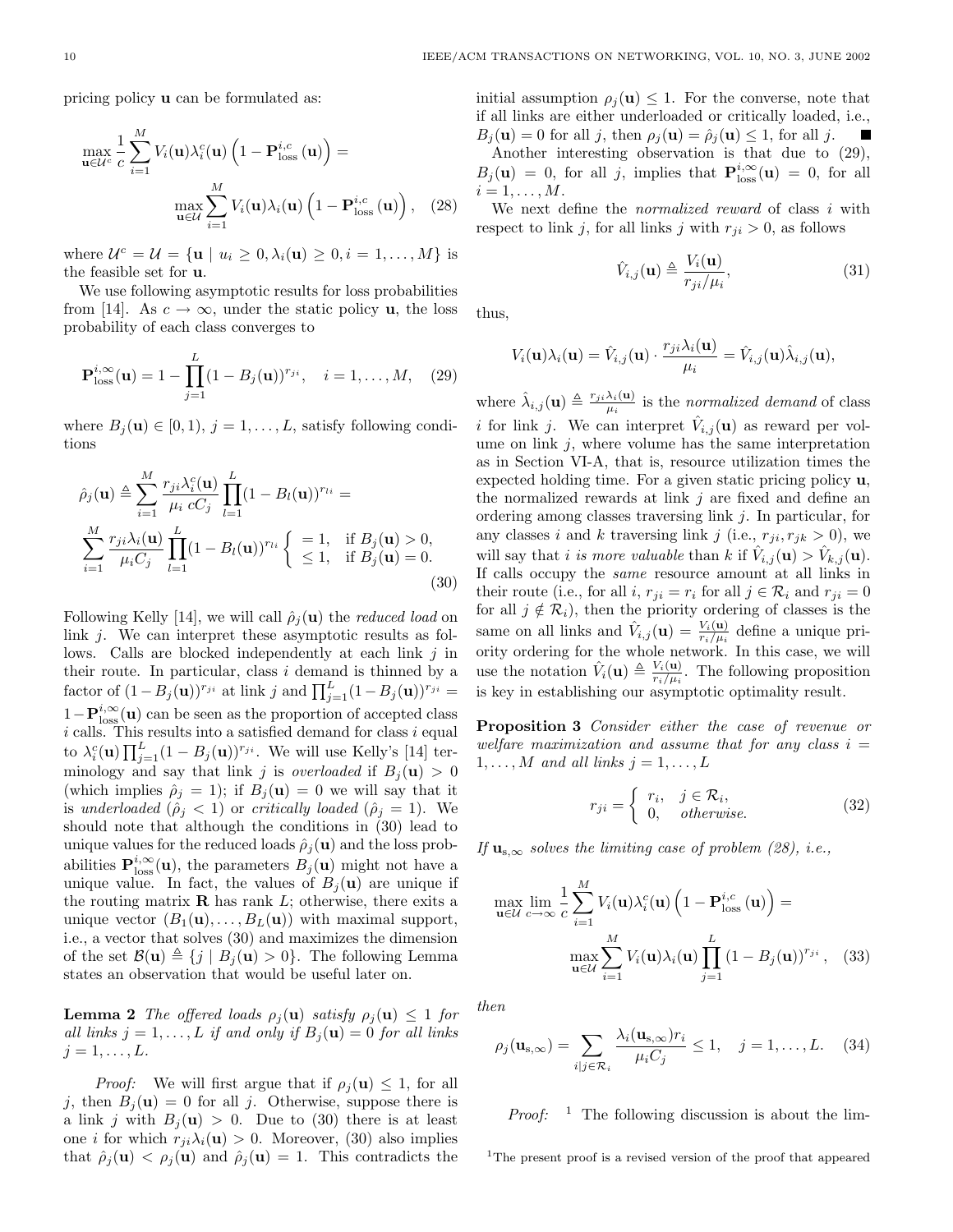iting case  $c \to \infty$ . Let **u** be a static pricing policy such that on some links, the offered load is greater than 1. The average reward is

$$
\sum_{i} V_i(\mathbf{u}) \lambda_i(\mathbf{u}) \prod_{l} (1 - B_l(\mathbf{u}))^{r_{li}}, \tag{35}
$$

where  $B_l(\mathbf{u}), l = 1, \ldots, L$ , satisfy (cf. (30))

$$
\sum_{i} \frac{r_{ji}}{\mu_i} \lambda_i(\mathbf{u}) \prod_l (1 - B_l(\mathbf{u}))^{r_{li}} \le C_j, \quad j = 1, \dots, L. \quad (36)
$$

Consider the following linear programming (LP) problem with decision variables  $\lambda = (\lambda_1, \ldots, \lambda_M)$ 

$$
\max_{i} \sum_{i} V_i(\mathbf{u}) \lambda_i \qquad (37)
$$
\n
$$
\text{s.t.} \sum_{i} \frac{r_{ji}}{\mu_i} \lambda_i \le C_j, \quad j = 1, ..., L,
$$
\n
$$
0 \le \lambda_i \le \lambda_i(\mathbf{u}), \quad i = 1, ..., M.
$$

Let  $\tilde{\lambda}_i(\mathbf{u}) = \lambda_i(\mathbf{u}) \prod_l (1 - B_l(\mathbf{u}))^{r_{li}}$  for  $i = 1, ..., M$ . Clearly,  $0 \leq \tilde{\lambda}_i(\mathbf{u}) \leq \lambda_i(\mathbf{u})$ , which when combined with (36) implies that  $\tilde{\lambda}(\mathbf{u}) = (\tilde{\lambda}_1(\mathbf{u}), \dots, \tilde{\lambda}_M(\mathbf{u}))$  is a feasible solution of (37). Due to (35), the objective value  $\sum_i V_i(\mathbf{u})\tilde{\lambda}_i(\mathbf{u})$  is equal to the average reward of static policy u.

Let  $\hat{\lambda}(\mathbf{u}) = (\hat{\lambda}_1(\mathbf{u}), \dots, \hat{\lambda}_M(\mathbf{u}))$  denote an optimal solution of (37). Consider next the network under the static policy u but introduce a random admission control mechanism. More specifically, if  $\lambda_i(\mathbf{u}) > 0$  then class i calls are accepted with a probability equal to  $\hat{\lambda}_i(\mathbf{u})/\lambda_i(\mathbf{u})$ . Otherwise, i.e., if  $\lambda_i(\mathbf{u}) = 0$ ,  $\hat{\lambda}_i(\mathbf{u}) = 0$  as well, and no admission control is applied. Thus, admitted class  $i$  calls arrive according to a Poisson process of rate  $\hat{\lambda}_i(\mathbf{u})$ , since their requests follow a Poisson process of rate  $\lambda_i(\mathbf{u})$ .

We will call System  $S_A$  the original one (without admission control), and System  $S_B$  the new system (with admission control). Note that in System  $S_B$  we have

$$
\rho_j^B(\mathbf{u}) = \sum_i \frac{r_{ji}\hat{\lambda}_i(\mathbf{u})}{\mu_i C_j} \le 1, \qquad \forall j,
$$

due to the feasibility conditions in (37). Thus, Lemma 2 implies that the blocking probabilities are equal to zero for all classes. The optimal value of problem (37) is simply the average reward in System  $S_B$ , thus, it is not less than the average reward in our original System  $S_A$ , which corresponds to the feasible solution  $\lambda(\mathbf{u})$ .

Note that if  $\hat{\lambda}_i(\mathbf{u}) = \lambda_i(\mathbf{u})$  for all *i*, then we can remove admission control. System  $S_B$  becomes identical to System  $S_A$ , which implies that the offered loads satisfy  $\rho_i(\mathbf{u}) \leq$ 1 for all links j. Since we assumed that some links face an offered load higher than 1 under static policy u, there exists a class i with  $\hat{\lambda}_i(\mathbf{u}) < \lambda_i(\mathbf{u})$ . Let us now construct a new policy **u'** as follows. Keep  $u'_j = u_j$  for  $j \neq i$ , but increase the price  $u_i$  to a certain  $u'_i > u_i$  such that under this new price vector **u'** we have  $\lambda_i(\mathbf{u}') = \hat{\lambda}_i(\mathbf{u}) < \lambda_i(\mathbf{u})$ . Such a policy  $\mathbf{u}'$  exists due to Assumption B-1. Moreover, Assumption B-2 implies that  $\lambda_j(\mathbf{u}') \geq \lambda_j(\mathbf{u})$  for  $j \neq i$ .

Replace now  $\bf{u}$  with  $\bf{u}'$  in the optimization problem (37). It can be seen that  $\hat{\lambda}(\mathbf{u})$  is a feasible solution to  $\sum_{i=1}^{M} V_i(\mathbf{u}') \hat{\lambda}_i(\mathbf{u})$  is no less than  $\sum_{i=1}^{M} V_i(\mathbf{u}) \hat{\lambda}_i(\mathbf{u})$ , which is the new problem. Due to Assumption C and Lemma 1, the average reward of System  $S_B$ .

Let  $\lambda^*(u')$  be an optimal solution of the new optimization problem (37) corresponding to the new price vector  $\mathbf{u}'$ . A new System  $S_C$  under policy  $\mathbf{u}'$  and with admission control can be constructed similarly to System  $S_B$ . The average reward in System  $S_C$  is no less than System  $S_B$ , therefore, no less than the original System  $S_A$ .

Again we check if we can remove the admission control in System  $S_C$ . If not, we repeat the above procedure until we find a static policy such that the offered loads are no greater than 1 on all links. Throughout, the average reward does not decrease. Assumptions B-3 and B-4 guarantee the existence of such a static policy.

To summarize, we started from an arbitrary price vector u under which some links have offered loads greater than one and constructed a price vector with higher average reward and offered loads no greater than 1 on all links  $j$ . We conclude that the optimal limiting static policy  $\mathbf{u}_{s,\infty}$  must satisfy  $\rho_i(\mathbf{u}_{s,\infty}) \leq 1$  for all links j.

Due to Lemma 2, the result of Proposition 3 implies that at the optimal static prices in the limiting regime,  $\mathbf{u}_{s,\infty}$ , all links in the network are underloaded or critically loaded, and all classes experience zero blocking probabilities. The following theorem is an immediate consequence of these observations and Proposition 3.

Theorem 5 Consider either the case of revenue or welfare maximization and assume that for any class  $i = 1, \ldots, M$ and all links  $j = 1, \ldots, L$ 

$$
r_{ji} = \begin{cases} r_i, & j \in \mathcal{R}_i, \\ 0, & otherwise. \end{cases}
$$

The optimal static policy in the limiting regime,  $\mathbf{u}_{s,\infty}$ , solves the following optimization problem:

$$
\begin{aligned}\n\text{maximize} & \sum_{i=1}^{M} V_i(\mathbf{u}) \lambda_i(\mathbf{u}) \quad (38) \\
\text{subject to} & \sum_{i=1}^{M} \frac{\lambda_i(\mathbf{u}) r_{ji}}{\mu_i} \le C_j, \quad j = 1, \dots, L.\n\end{aligned}
$$

The optimization problem in (38) is in fact the same as the upper bound problem in (27) (with the exception that decision variables are the prices instead of the arrival rates). Thus, in the limiting regime  $(c \to \infty)$ , the optimal static

in print which contained an error. In this new proof we do not use the notion of normalized reward defined earlier. Moreover, the assumption on resource requirements in Eq.  $(32)$  is no longer necessary. We maintain it in order to keep the statement of the Proposition identical with the one that appeared in print.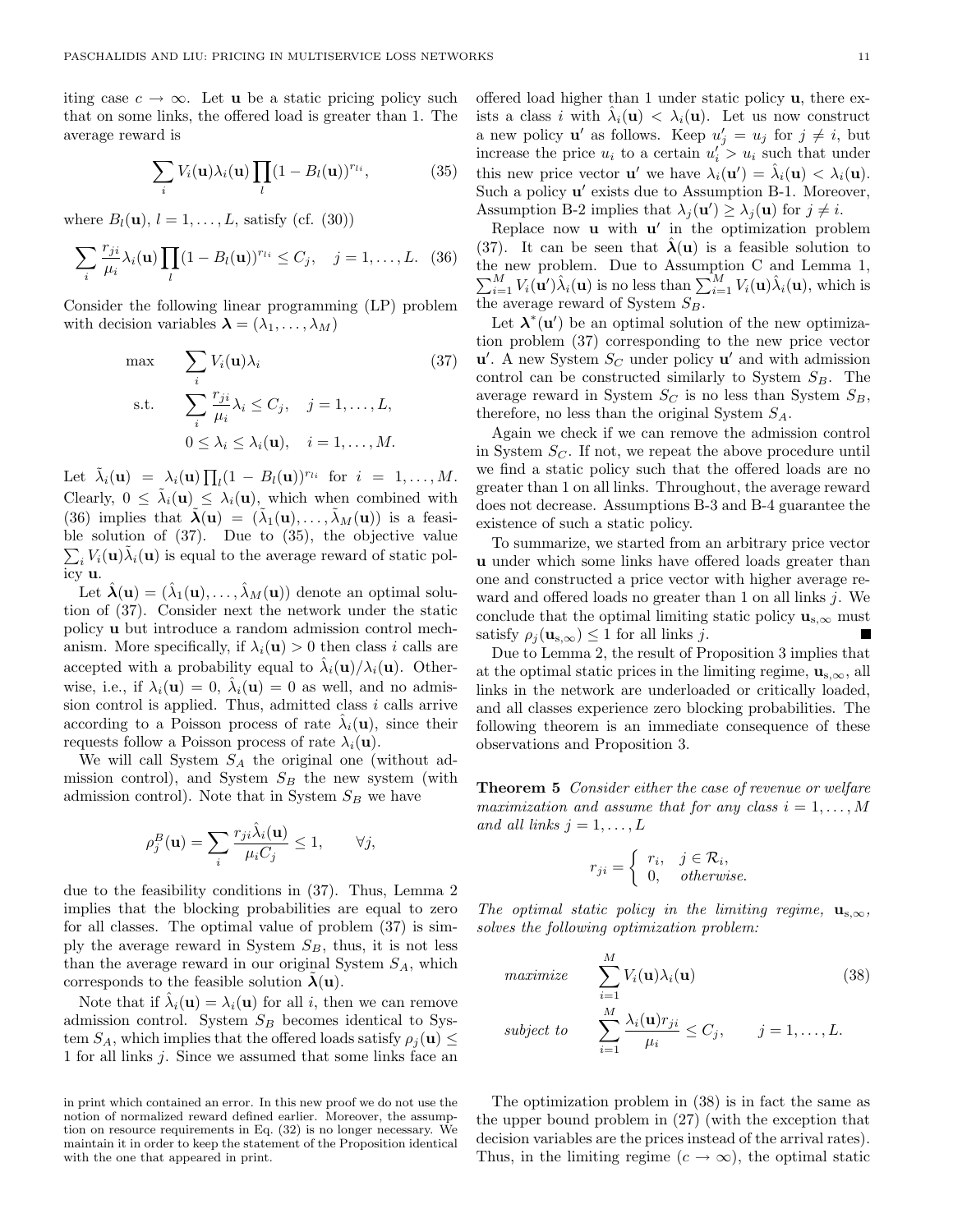policy achieves the upper bound and it is asymptotically optimal.

### D. Structure of the Asymptotically Optimal Static Pricing **Policy**

As in Section VI-A, where we considered the original model of Section II, we will next characterize the structure of asymptotically optimal prices for the modified model of Section VII-A.

Let us first focus on the revenue maximization case. Consider the problem in (38) and rewrite it as a minimization problem. Let  $\mathbf{q} = (q_1, \ldots, q_L) \geq 0$  be the Lagrange multiplier vector, where  $q_j$  is associated with the capacity constraint on link  $j$ . The Lagrangean function becomes

$$
\mathcal{L}(\mathbf{u}, \mathbf{q}) = -\sum_{i=1}^{M} \lambda_i(\mathbf{u}) u_i + \sum_{j=1}^{L} q_j \left( \sum_{i=1}^{M} \frac{\lambda_i(\mathbf{u}) r_{ji}}{\mu_i} - C_j \right).
$$
\n(39)

Assuming an interior solution, u should satisfy

$$
\nabla \lambda(\mathbf{u})\mathbf{u} = -\lambda(\mathbf{u}) + \sum_{j=1}^{L} q_j \sum_{i=1}^{M} \frac{r_{ji}}{\mu_i} \nabla \lambda_i(\mathbf{u}), \qquad (40)
$$

where  $\nabla \lambda(\mathbf{u})$  is the gradient of the vector function  $\lambda(\mathbf{u}),$ i.e., an  $M \times M$  matrix with  $(i, j)$  element equal to  $\frac{\partial \lambda_j(\mathbf{u})}{\partial u_i}$ .

Welfare maximization can be treated similarly. One can write down the optimality conditions for the problem in (38) and solve them analytically for relatively simple forms of the utility density functions  $f_i(\cdot)$ . The structure of those conditions is rather complex, so one would have to resort to numerical solution methods for the general case.

#### VIII. Large Scale Problems

In this section we discuss how the pricing policies we have considered so far can be computed and applied to large scale systems.

Large networks consist of numerous classes (equal to the number of offered services times the origin-destination pairs) and many links with large capacities. As a result, the state space  $S = \{n \mid \mathbf{R}n \leq C\}$  becomes enormous and it is intractable to compute the optimal (dynamic) policy. One could potentially leverage recent approximate dynamic programming techniques to compute an approximately optimal dynamic policy. This direction has been successfully explored in [13] and can be generalized in the network setting. The sheer dimensionality of the network problem though, makes the computational effort more challenging.

In this paper we are focusing on static pricing policies because they are simpler and have significant implementation advantages over dynamic ones; we have outline those in the Introduction. As we commented in Section IV, computing the optimal static policy exactly is also computationally intractable. Instead we will experiment with the following two approaches to compute effective static pricing policies: 1. Policy from the Upper Bound. As we have seen the optimal solution of the upper bound problem in (9) forms a static pricing policy for our original model of Section II.

For the system with demand substitution effects of Section VII-A a static policy is formed by the optimal solution of the upper bound problem in (27). In both cases, we have seen that in the limiting regime of many small users these policies are asymptotically optimal. Furthermore, they are quite easy to obtain; their computation amounts to solving a nonlinear programming problem with  $O(L)$  linear constraints and  $O(M)$  decision variables; for which effective algorithms exist.

2. Using the structure of asymptotically optimal static policy. A concern with the static policy from the upper bound is that it might not perform as well away from the limiting regime. Some earlier experience with the single node problem in [13] indicates that the structure of the asymptotically optimal static policy is effective away from the limiting regime but the values of the various parameters might not be appropriate away from the limit. More specifically, note that the structure of the policies in Sections VI-A and VII-D depends on the selection of a set of shadow prices (Lagrange multipliers) for the resources at all congested links of the network. To improve upon the policy obtained from the upper bound we seek to optimize the performance objective (revenue or social welfare) over those shadow prices. To that end, we will employ a simulation-based method.

In particular, we adopt the structure of the policies of Sections VI-A and VII-D and view them as functions of the Lagrange multipliers  $q_j, j = 1, \ldots, L$ . During the course of a simulation of the system we obtain "gradient information" which is used to optimize over  $q_i$ 's. To this end, we will apply a technique developed by Marbach and Tsitsiklis [19]. Under some technical assumptions, the convergence of the algorithm to a stationary point (i.e., a point where the gradient of the performance with respect to q is zero) can be guaranteed (w.p. 1). Alternatively, we could optimize over prices directly, but the dual approach of optimizing over the Lagrange multipliers  $q_i$  is more preferable in large networks since, typically, the number of classes is much larger than the number of links.

#### IX. Numerical Results

In this section we tackle, numerically, some illustrative network pricing problems using the ideas discussed in the previous sections. We will present revenue maximization problems. The qualitative conclusions would not be much different in welfare maximization. We start with a network that conforms to the model of Section II.

#### A. Networks without Substitution Effects

Our first example, depicted in Figure 1, is a large (backbone) network. It consists of 9 nodes, 13 links, and provides 59 classes of services, the parameters of which are omitted in the interest of space. <sup>2</sup>

Table I compares the upper bound  $J_{\text{ub}}$  (cf. Thm. 2) with the two policies proposed in Section VIII. We use  $J(\mathbf{u}_{ub}^*)$ and  $J_{\text{sim}}$  to denote the performance of the policy obtained

<sup>2</sup>Service parameters and link capacities are available online at http://ionia.bu.edu/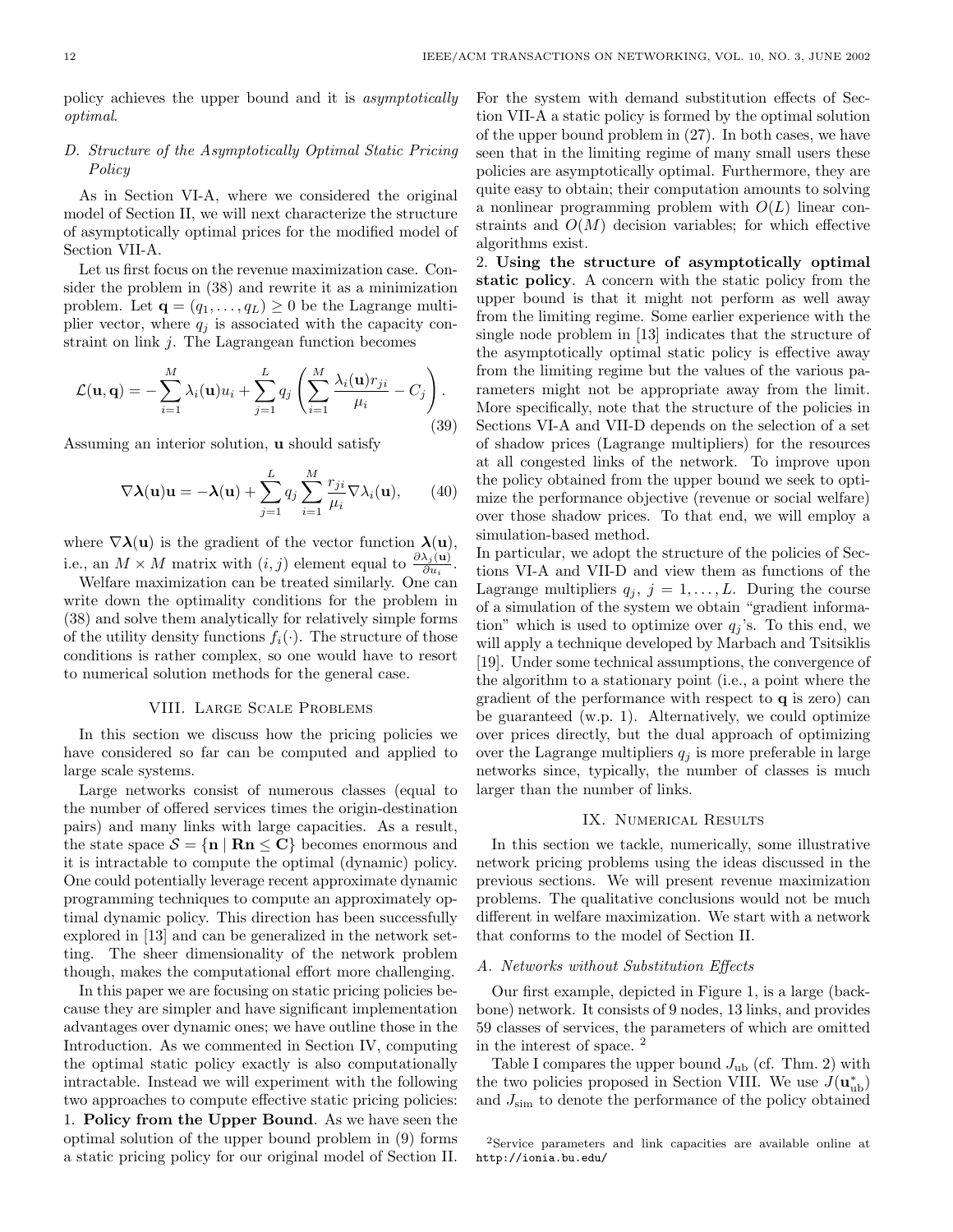

Fig. 1. A 9-node, 13-link network with 59 service classes.

from the upper bound problem and the simulation-based optimization approach, respectively. We observe that  $J_{\text{sim}}$ is quite close to the optimal. Note that the percentage gap in Table I is an upper bound on the suboptimality gap.

| $J_{\rm ub}$ | $I(\mathbf{u}_{\text{u},\text{h}}^*)$<br>J | $J_{\rm sim}$ | $\frac{J_{\rm ub}-J_{\rm sim}}{I} \times 100\%$<br>$J_{11}$ <sub>b</sub> |
|--------------|--------------------------------------------|---------------|--------------------------------------------------------------------------|
| 12597.6      | 12117.4                                    | 12209.6       | $3.08\%$                                                                 |
|              |                                            | Table         |                                                                          |

Comparing the various policies for the network of Figure 1.

It is perhaps of interest to use Proposition 2 to compute by how much we should scale the network to achieve a given suboptimality gap. Using the notation introduced there, a suboptimality gap of  $\delta = 0.1$  is guaranteed by scaling the network by  $c = 3.30$  and using policy  $\mathbf{u}^{\epsilon}$  with  $\epsilon = 0.59$ e, where **e** is the vector of all ones. Similarly,  $\delta = 0.05$  is achieved with  $c = 10.74$  and  $\varepsilon = 0.38$ e. Finally,  $\delta = 0.01$ is achieved with  $c = 218.07$  and  $\varepsilon = 0.12$ e. Note that for simplicity of the calculations involved we only considered  $\varepsilon = \epsilon e$  in the optimization problem (19). The results can be improved by considering arbitrary  $\varepsilon$ . Clearly, these guarantees come from (crude) bounds on the blocking probability and are not meant to be very tight. Our optimized policy  $(\mathbf{u}^*_{sim})$ , for example, would be much closer to optimal in each of those scaled systems. Nevertheless, Proposition 2 provides a simple way to quickly assess efficiency gains by scaling the system.

#### B. Networks with Substitution Effects



Fig. 2. A 5-node, 4-link network with 12 service classes.

We next consider the network in Figure 2, and incorporate demand substitution effects. The network provides 12 classes of service <sup>3</sup> ; classes 1 and 7, and 2 and 8, can be used as substitutes of each other. Table II compares the upper bound  $J_{ub}$  (cf. Thm. 4) with the two policies proposed in Section VIII.

As in the previous example, we conclude that the optimized version (via the simulation-based optimization ap-

| $_{\rm{ub}}$ | $\star$<br>ັ | sim | $\sim \sim$<br>sim<br>$\sigma$ ub |
|--------------|--------------|-----|-----------------------------------|
| ∼            | 765 61<br>ັ  |     | υ.                                |

Table II

Comparing the various policies for the network of Figure 2.

proach) of our asymptotically optimal static pricing policy is reasonably close to the optimal.

#### X. Conclusions

We considered a loss network model and studied the problem of pricing the use of the available resources under both revenue and welfare maximization objectives. Our results generalize [13] in several directions. We established that static pricing is asymptotically optimal in a regime of many small users. To that end, we showed that in this limit the blocking probabilities under an appropriate static pricing policy converge to zero exponentially fast. We characterized this exponential rate of convergence, which allowed us to obtain simple estimates on the size of the network in which static pricing is within a given distance from the optimal.

We also considered an extension of our original demand model that incorporates demand substitution effects among various classes. Using a different set of techniques, we established that our main asymptotic optimality result of static pricing holds for that model as well.

For both demand models and under both objectives, we characterized the structure of asymptotically optimal static prices and used this structure to obtain near-optimal policies away from the limiting regime. To that end, we employed a simulation-based optimization method that optimizes policy parameters by obtaining gradient information throughout the course of a simulation of the system. Our approach can handle large, realistic, problem sizes. Admittedly, the simulation-based algorithm needs global information on the state of the network to converge to the optimal, which is not appealing in practice. It is of interest to develop asynchronous and distributed optimization algorithms, as for example is done in Low and Lapsley [20] for a different (flow control) problem.

In practice, where demand is nonstationary but slowly varying, the policies we proposed lead to time-of-day pricing. There is substantial accumulated experience with such policies in the telecommunications industry, which facilitates their actual implementation. A practical implementation would also need to be coupled with a demand estimation mechanism (in fact, only demand elasticity information is needed). The proposed simulation-based optimization approach can be driven by the actual operation of the network, instead of a simulation. In this setting, a demand estimation mechanism can be naturally be incorporated.

#### **ACKNOWLEDGMENTS**

We would like to thank John Tsitsiklis and David Gamarnik for useful discussions on these topics. We also thank for comments seminar participants at the NSF PI

<sup>3</sup>Again, see http://ionia.bu.edu/ for service parameters and link capacities.